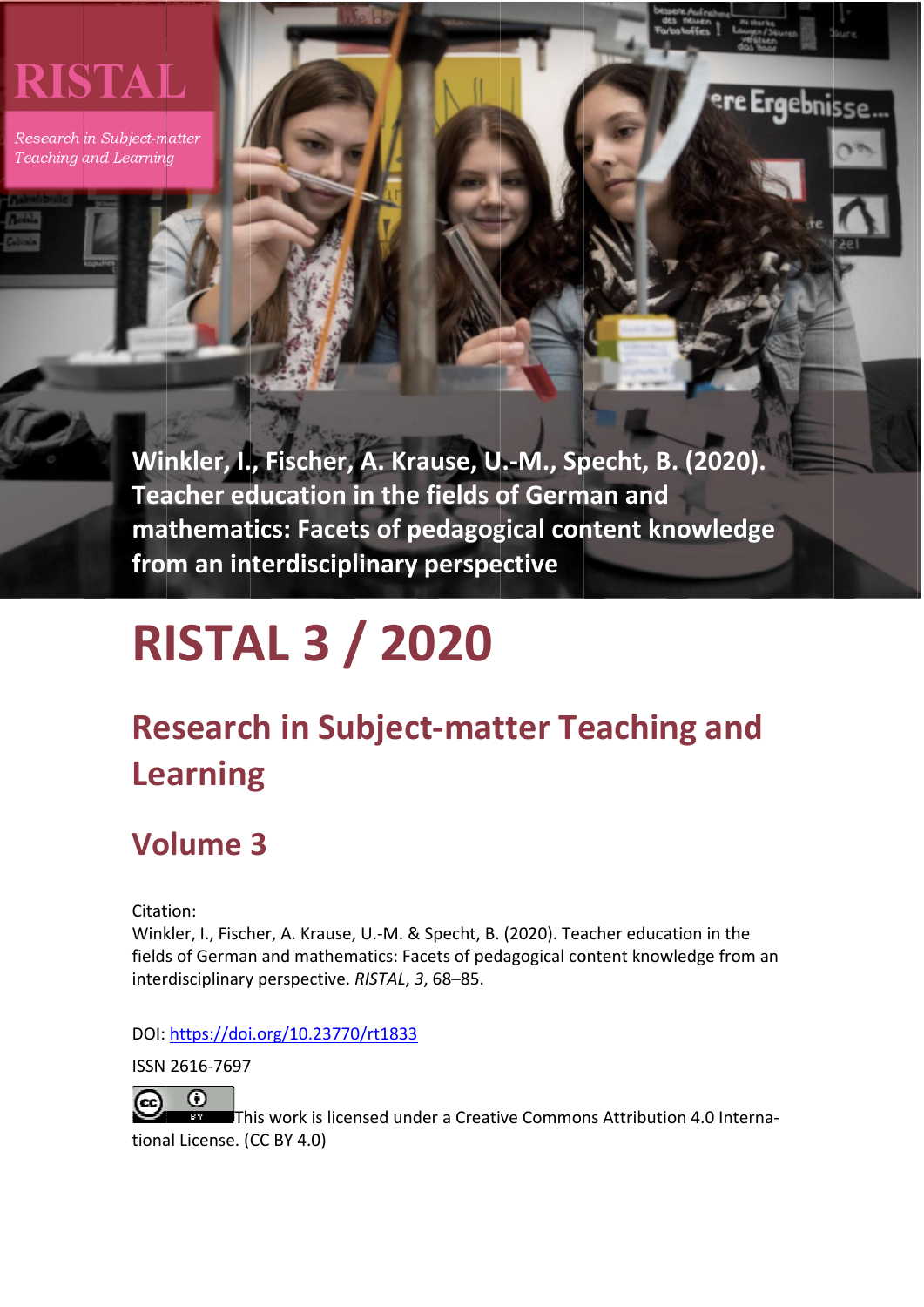# **Teacher education in the fields of German and mathematics: Facets of pedagogical content knowledge from an interdisciplinary perspective**

*Iris Winkler, Astrid Fischer, Ulrike‐Marie Krause & Birte Specht* 

#### Abstract

This paper presents the results of a qualitative study in which two newly developed pedagogical content knowledge (PCK) assessment tools in the fields of German and mathematics were used. In these instruments, preservice teachers (27 in German, 40 in mathematics) were presented with exemplary tasks for school students and with authentic student responses. Preservice teachers were asked to name the requirements of the tasks, to assess the quality of students' answers and to formulate feedback to the students (i.e. preservice teachers dealt with authentic problems that are pivotal in the field of teaching). The data collected in the study were analysed from an interdisciplinary perspective. Findings showed that preservice teachers of both subjects followed comparable strategies for complexity reduction and encountered transfer problems. Interdisciplinary conclusions can be drawn for the design of learning environments in teacher education.

#### Keywords

teacher education, pedagogical content knowledge, interdisciplinary perspective

### 1 Introduction

In addition to content knowledge and pedagogical knowledge, pedagogical content knowledge (PCK) is regarded as an essential part of the professional competence of teachers (e.g. Baumert & Kunter, 2013a; Gess‐Newsome, 2016; Shulman, 1986). Re‐ sults of the COACTIV study show that the PCK of teachers in mathematics has a substantial influence on the quality of their teaching and on the learning progress of stu‐ dents (Baumert & Kunter, 2013b). Prompted by these results, current teacher educa‐ tion research in Germany has a strong focus on the question of how the acquisition of PCK can be fostered in teacher education and how PCK can be assessed. This question is considered to be relevant for practically all school subjects as interdisciplinary pro‐ jects like FALKO demonstrate (Krauss et al., 2017).

Against this background, the current paper presents two newly developed PCK assessment tools for the subjects mathematics and German. Additionally, we report the findings from a study with preservice teachers of both subjects in which these instru‐ ments were piloted. The specific approach of this paper is that conclusions from the pilot study results are drawn from an interdisciplinary point of view. Thus, in this arti‐ cle we do not primarily aim at answering *domain‐specific* questions concerning preservice teachers' PCK, but rather investigate *cross‐disciplinary* aspects of PCK. For this, we integrate findings on particularities and similarities of preservice teachers' PCK by comparing their answers gathered by means of the newly developed instruments in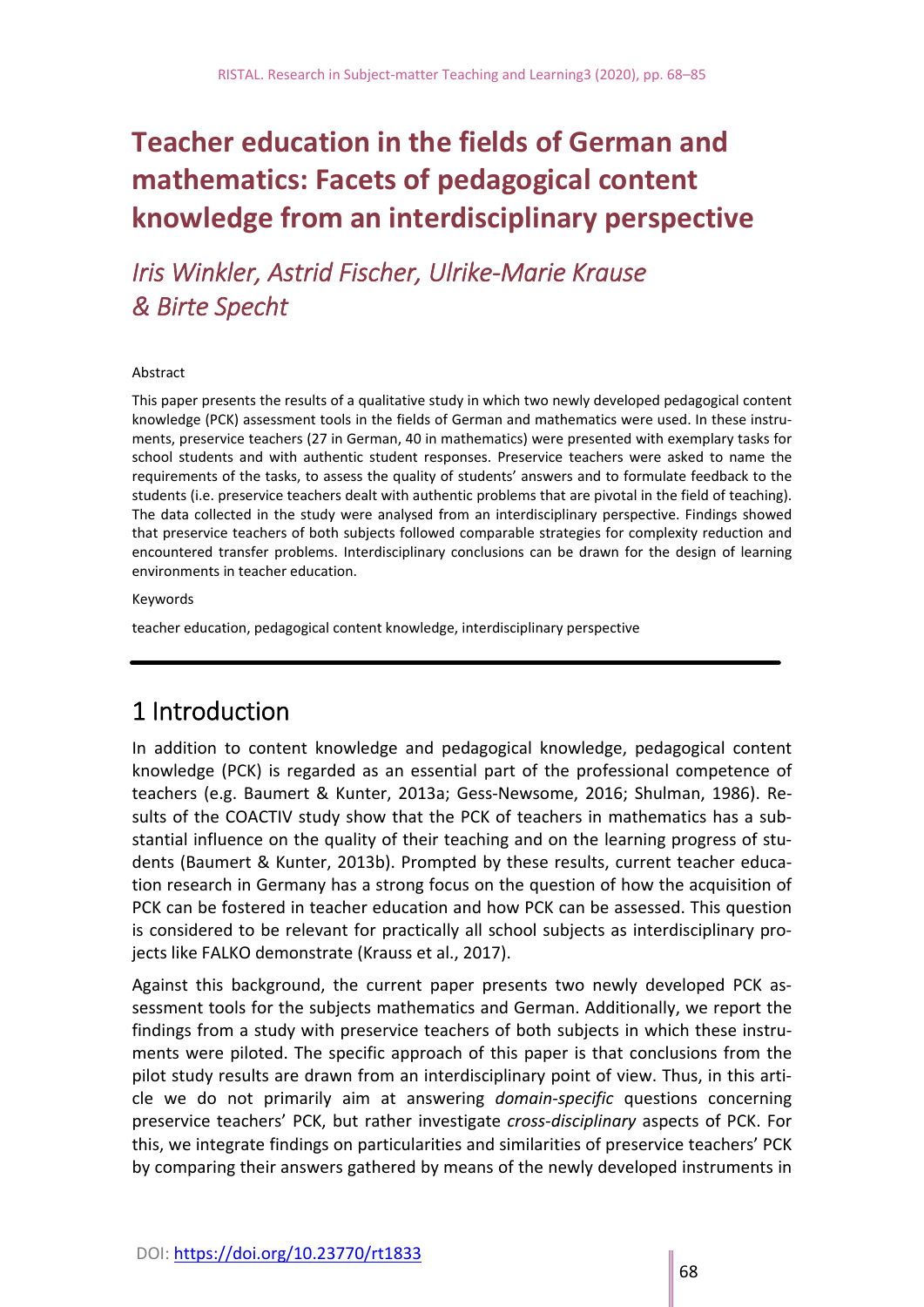the two fields of mathematics and German literature education. By this, we also con‐ tribute to a discussion presently going on in German research on subject-matter teaching and learning, namely the question if there is a general, overall nucleus in domain‐ specific concepts of education (Rothgangel & Vollmer, 2017). This paper offers a new contribution to this discussion in so far as we combine comparative perspectives on subject-matter education with a data driven research process.

An interdisciplinary look at the pilot findings displays that preservice teachers in both subjects show abilities and difficulties in coping with subject-specific problems that, however, go beyond the respective subject and can be generalised to preservice teachers in all subjects (Rothgangel & Vollmer, 2017). In terms of their potential trans‐ ferability, these findings allow not only subject-specific but also interdisciplinary conclusions to be drawn for the design of learning environments in teacher education.

# 2 Theoretical Background

#### *2.1 PCK*

The concept of PCK was introduced by Shulman (1986, 1987) and since then it had a big impact on research on teacher competences. Shulman set a framework for the de‐ scription of teachers' knowledge relevant for teaching, with a special emphasis on pre‐ requisites of subject matter teaching. Shulman differentiates amongst others between content knowledge, pedagogical knowledge, pedagogical content knowledge and cur‐ ricular knowledge. As Shulman (1987, p. 8) points out,

[a]mong those categories, pedagogical content knowledge is of special interest because it identifies the distinctive bodies of knowledge for teaching. It represents the blending of content and pedagogy into an understanding of how particular topics, problems or issues are organized, represented, and adapted to the diverse interests and abilities of learners, and presented for instruction.

Shulman (1986, p. 9f.) already describes facets of PCK, namely knowledge about topic‐ specific representations and explanations, knowledge about the didactic potential of contents, and knowledge about students' topic‐specific (mis‐)conceptions.

Shulman's concept of PCK strongly influenced international research on knowledge and competences of teachers. Regarding Germany, the international study TEDS‐M (Tatto et al., 2008; Döhrmann, Kaiser, & Blömeke, 2010; Laschke & Döhrmann, 2014) and the national studies TEDS‐LT (Blömeke 2011; 2013), COACTIV (Baumert & Kunter, 2013a; 2013b) and FALKO (Krauss et al., 2017) are prominent examples of teacher ed‐ ucation research that draw on Shulman's PCK framework. TEDS‐M and COACTIV focus on (future) teachers of mathematics, whereas TEDS‐LT and FALKO include mathemat‐ ics, German and other subjects. According to Shulman, it is a shared consensus of the‐ se studies to differentiate between the following constituents of PCK: knowledge or adequate estimation of students' prior knowledge, knowledge of task characteristics or the potential of content, and knowledge of content representations. TEDS‐M addition‐ ally considers knowledge of criteria for appropriate and helpful feedback as a facet of PCK. In Germany, the relevance of PCK was stressed by results of COACTIV revealing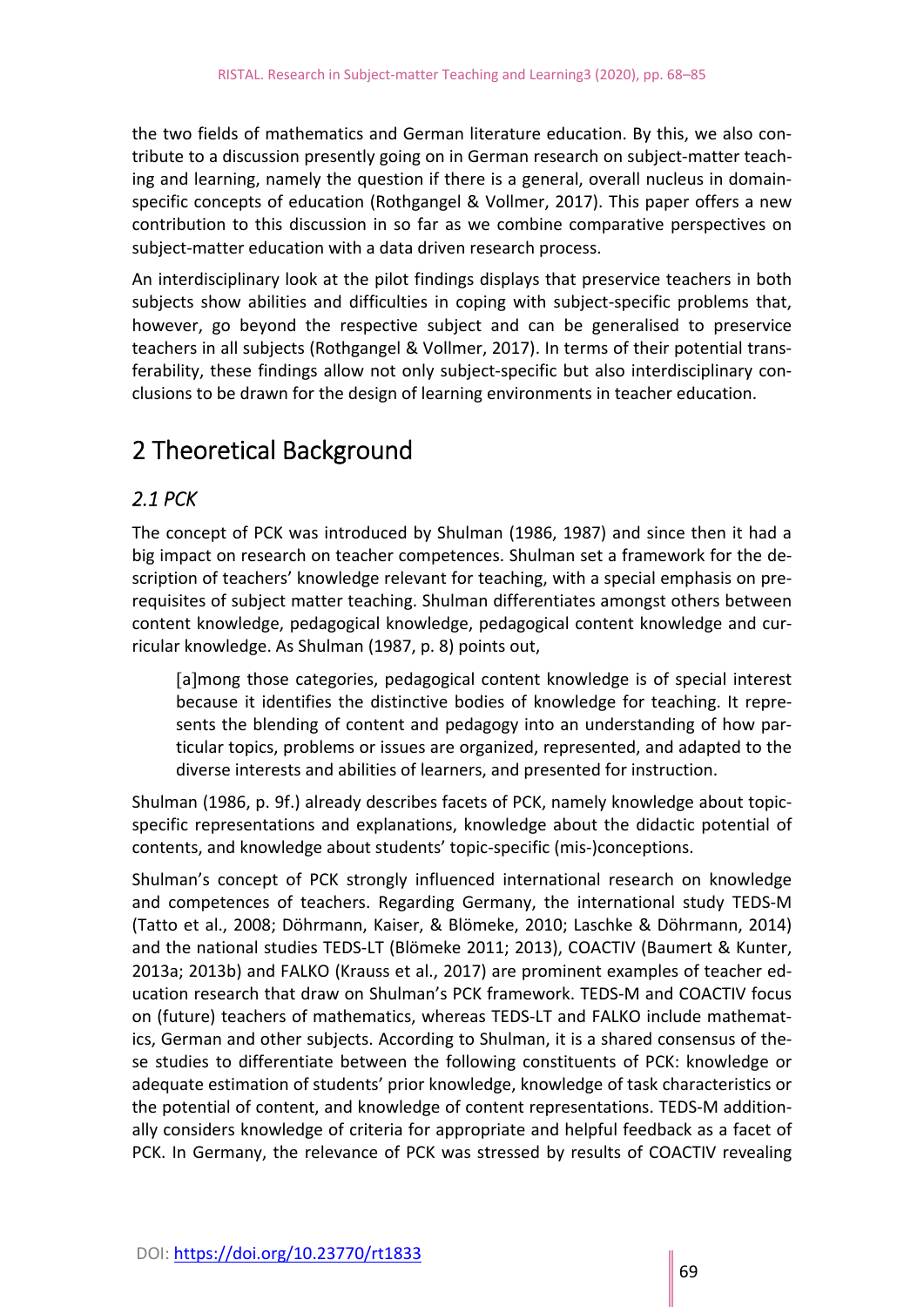that the PCK of teachers in mathematics substantially influences both the quality of their teaching and the learning progress of students (Baumert & Kunter, 2013b).

As Shulman (2015) pointed out, one of the limitations of his PCK concept was that it did not sufficiently consider the relationship between knowledge and action (which is empirically corroborated, e.g., by Gvozdic & Sander 2018). In an enhanced model of teacher professional knowledge, Gess‐Newsome (2015) related to this limitation when she took into consideration the difference between knowledge as disposition and classroom performance. Besides, Gess‐Newsome sharpened the difference between normative thinking about what teachers ought to know and knowledge teachers actu‐ ally rely on. In respect to the categories in which Depaepe et al. (2013) describe re‐ search on PCK, we understand PCK as dynamic situated knowledge in action.

To bridge the dichotomy between the understanding of competence (knowledge, mo‐ tivation) as disposition on the one hand and performance on the other hand, Blömeke and colleagues suggested to model competence as a continuum (Blömeke, Gustafsson, & Shavelson, 2015). They pay special attention to the processes connecting disposition and performance, i.e. "the perception and interpretation of a specific job situation together with decision‐making" (Blömeke et al., 2015, p. 7). With this idea, they refer to Schoenfeld (2010) and they are close to the concept of *noticing* that also highlights the importance of teachers' selective attention, knowledge‐based reasoning and inter‐ pretation of classroom events (e.g. van Es & Sherin, 2002; Sherin & van Es, 2009). Against this background, professional knowledge including PCK can be regarded as a prerequisite and a filter for the perception and interpretation of classroom situations, resulting in decision‐making and performance (Krauss et al., 2017). With respect to the processes connecting disposition and performance, it can be supposed that profes‐ sional competence not only depends on subject‐specific knowledge like PCK, but also depends on generic cognitive aspects such as information processing abilities.

#### *2.2 Assessment of PCK*

The assessment of PCK as a facet of teachers' competences, i.e. as a disposition that has to prove in job-related situations, requires the construction not only of declarativeknowledge tests but also of assessment tools which focus on knowledge application to authentic and relevant tasks (see, e.g., Blömeke et al., 2015). Thus, the assessment instruments should refer to real-life problems and allow for open responses. Recent PCK assessment tools are based on open‐response‐formats for not restricting possible problem solutions and making knowledge-based reasoning visible (e.g. Krauss et al., 2017; Rosenkränzer et al., 2016). However, "it is harder to define and assess quality of responses in complex situations than with respect to clearly‐defined items" (Blömeke et al., 2015, p. 9). Consequently, during the development of an assessment tool much attention has to be paid to the elaboration of a coding system and to a sufficient interrater‐reliability. Another problem of assessment instruments which consist of au‐ thentic tasks is that different task components might not be independent from each other (Blömeke et al., 2015).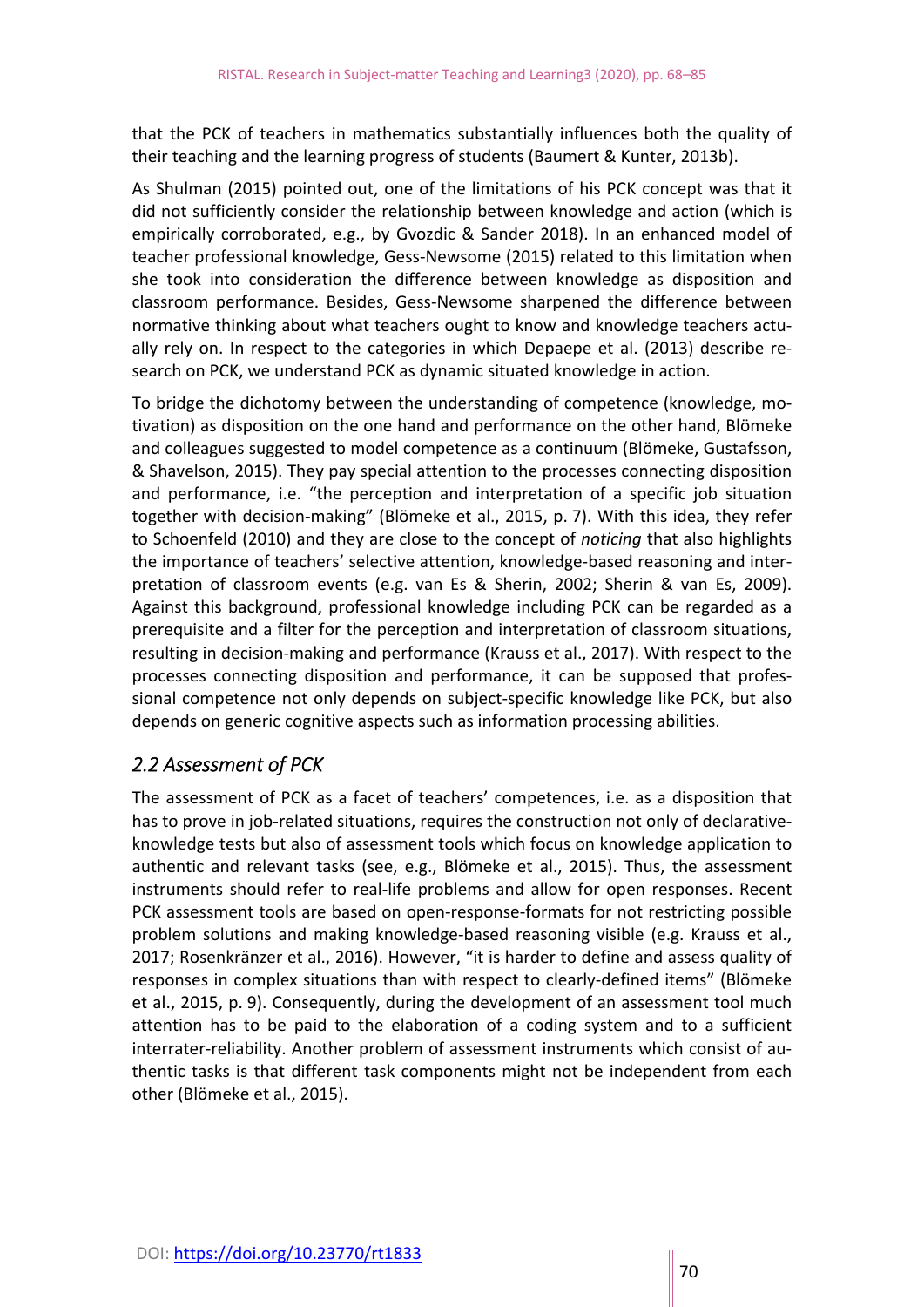#### *2.3 Interdisciplinary Cooperation—Integrating Perspectives*

Though there is a broad consensus about facets of teachers' professional knowledge in general and of PCK in particular, PCK has to be specified for each domain or even topic. Gess‐Newsome (2015) uses the term "topic‐specific professional knowledge" for knowledge codified by experts that has "a normative function in terms of what we want teachers to know about topic‐ and context‐specific instruction" (Gess‐Newsome, 2015, p. 33). From an interdisciplinary perspective and with respect to teachers' actual knowledge use, it is interesting to identify the general in the particular when it comes to the question how (future) teachers deal with problems of subject-matter teaching. This perspective is based on the assumption that some challenges that seem to be top‐ ic‐specific might have a more general reason.

From this point of view, the objective of this paper is to combine domain‐specific per‐ spectives in a way that not only an addition, but a new perspective regarding PCK as‐ sessment results arises (Boix Mansilla, 2010; Defila & Di Giulio, 2015). Thus, we prac‐ tice a form of supplementary interdisciplinarity (Heckhausen, 1972), focussing the overlap of PCK use of preservice teachers in mathematics and German literature edu‐ cation: "The correspondence is looked for and tentatively established in order to reconstruct life or social processes more fully" (Heckhausen, 1972, p. 89).

## 3 Method

#### *3.1 Concept of PCK Assessment Tools*

The construction of subject-specific knowledge assessment tools in interdisciplinary teams is a widespread approach used in research on the professionalisation of prospective teachers (e.g., Blömeke, 2011, 2013; Lindl & Krauss, 2017). The two pilot ver‐ sions of PCK assessment tools we refer to in this paper are designed in parallel for the subjects German and mathematics. They can be characterised as performance assessments (Blömeke, 2015), i.e. they aim at central requirements in everyday teaching (Krauss et al., 2017), namely, the analysis of the quality and requirements of tasks, the analysis and knowledge‐based interpretation of learner responses and the formulation of helpful feedback to learners. The assessment tools use an open answer format in order to provide insights into preservice teachers' argumentation, to make visible the aspects of PCK they recall and to see whether and how knowledge is applied to au‐ thentic problems by the preservice teachers (cf. Krauss et al., 2017; Rosenkränzer et al., 2016). The two assessment tools have the following components:

- (1) domain‐specific content of the respective school subject,
- (2) authentic tasks for students in the sixth grade and
- (3) authentic students' responses to the task.

In the assessments, the preservice teachers are required (a) to solve the tasks for the students, (b) to analyse the requirements of the tasks, (c) to analyse the answers given by the students and (d) to formulate feedback for the individual students that is con‐ ducive to learning. These requirements challenge the preservice teachers' selective perception and knowledge-based interpretation of a job-related situation (a, b and c)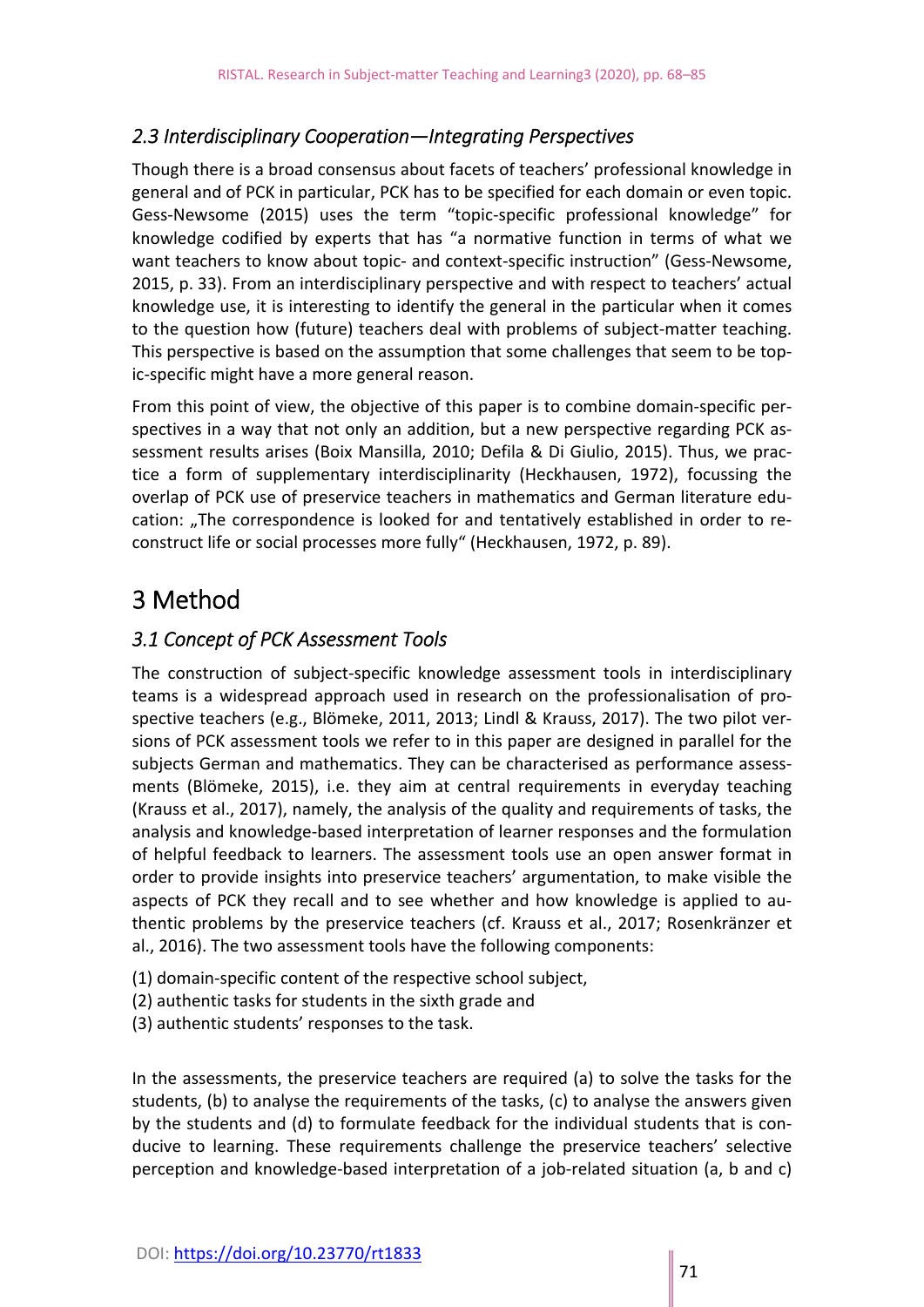as well as decision‐making and performance (a, d) (Blömeke et al., 2015; see Section 2.1). Son (2013) assessed PCK of preservice teachers of mathematics with a similar instrument, asking the preservice teachers to solve a student task, to analyse a stu‐ dent's answer and to explain how they would react. The assessment design addresses relevant aspects of PCK (see Section 2.1): knowledge of the potential of content and task requirements, knowledge of students' topic‐specific prior knowledge, and knowledge of criteria for appropriate and helpful feedback (Döhrmann, Kaiser, & Blömeke, 2010; Krauss et al., 2017; Laschke & Döhrmann, 2014).

#### *3.2 Sample and Procedure*

The pilot study this paper is based on was conducted with preservice teachers who were studying to earn a master's degree in teaching either German (27 preservice teachers) or mathematics (40 preservice teachers). The preservice teachers of German studied at the University of Jena and attended a final examination seminar in the field of teaching German as a first language. The preservice teachers of mathematics at‐ tended preparatory seminars at the University of Oldenburg to prepare them for an internship in mathematics at a school, which is completed during the first semester of the Master of Education course. The participants worked on the assessment tools dur‐ ing a session of the respective seminar without further time restrictions.

#### *3.3 Domain‐specific and Interdisciplinary Analysis of Assessment Results*

The analysis of the pilot data took place in four steps. First, preservice teachers' answers were assessed by two experts in each field. The expert rating was conducted by means of an assessment scheme that was based on sample solutions. The sample solu‐ tions had been developed by experts from a normative point of view, i.e. they were based on what experts consider as important for future teachers "to know about topic‐ and context-specific instruction" (Gess-Newsome, 2015, p. 33). For each sample solution, a maximum score was determined. According to the sample solution, the experts initially evaluated the preservice teachers' responses independently of each other giving scores with respect to the number of aspects mentioned. Then the experts of each subject agreed on a joint evaluation and scoring of each preservice teacher's solution.

Both in German and in mathematics, the results were widely scattered. In this article, we look at the upper and lower quarters (i.e. the 25 percent best solutions and the 25 percent weakest solutions in both pilot assessments).

In a second step, in an iterative top‐down and bottom‐up process, experts of each field identified subject‐specific categories for the description of qualities in preservice teachers' responses, such as close reading in German and proving in mathematics. The third step had a key function concerning the objective of this paper. It can be charac‐ terised as "integration" of interdisciplinary perspectives sensu Defila and De Giulio (2015, p. 125):

Those participating in a research project have to develop common answers to their shared research questions by integrating [...] the findings from the different disciplines and/or fields of practice involved in the research. To this end, findings and approaches have to be selected in terms of their contribution to the common answers, they have to be reprocessed, related and brought together. The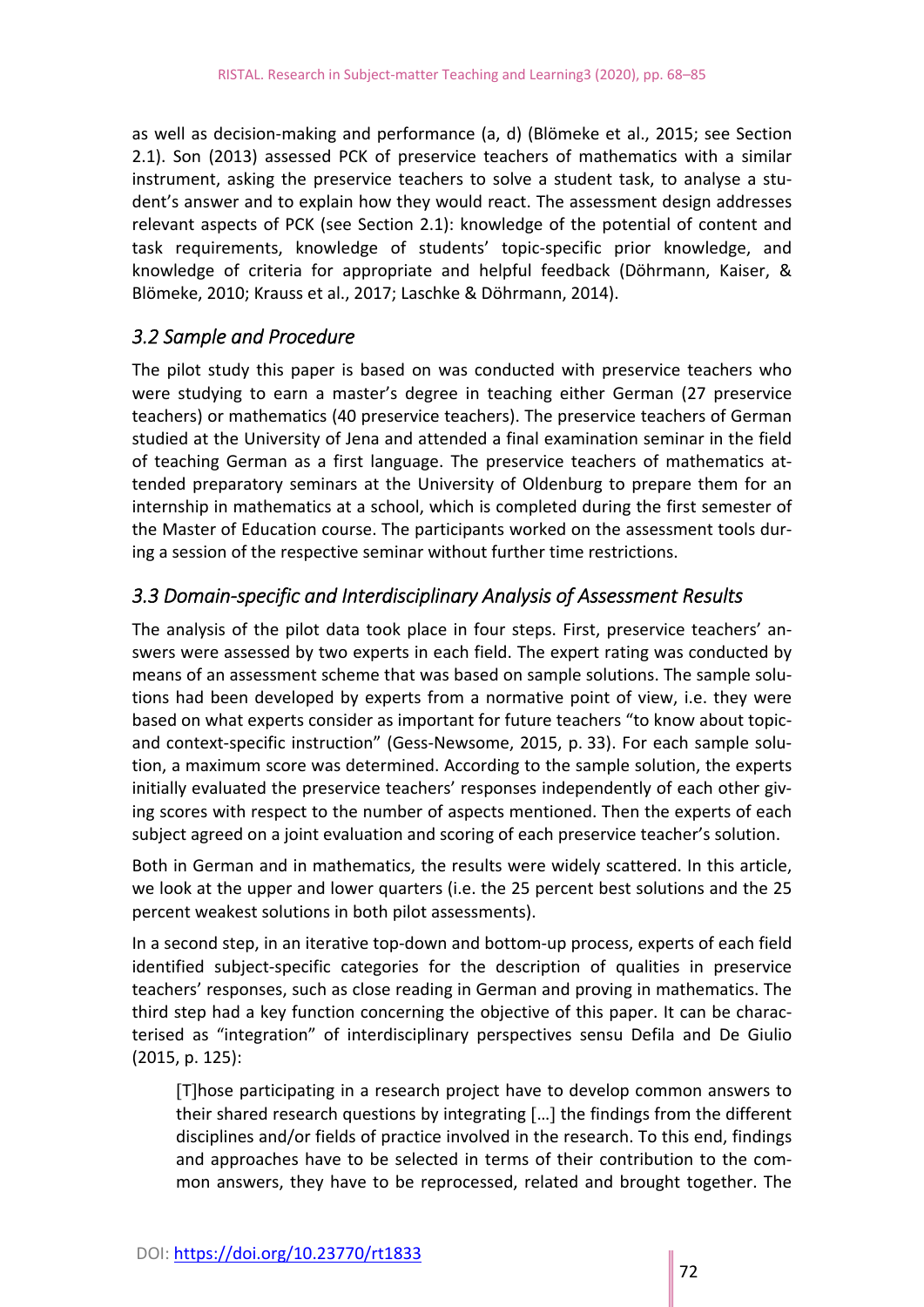common result is the integrated knowledge produced in this process, the socalled ''synthesis''.

That means that through a discussion among the authors, who are experts in the fields of mathematics education, German literature education, and educational psychology, the subject‐specific categories were examined with regard to their generalisability. This interdisciplinary comparison was a method of gaining knowledge, as similarly obtained data from two different fields were examined for similarities and differences. During the discussion process, assessment results in each field were estimated by experts of the three fields mentioned above. As a result of knowledge integration, common in‐ terdisciplinary categories were synthesised.

Finally, the 25 percent best solutions and the 25 percent weakest solutions in both pilot assessments were analysed by the authors against the backdrop of these synthe‐ sised interdisciplinary categories. Thus, we are interested in the nature of preservice teachers' PCK, aiming at understanding the difference in quality between strong and week students' performances from an interdisciplinary point of view.

#### *3.4 Description of the Assessment Tools*

#### **3.4.1 PCK Assessment Tool in German**

The problems in the PCK assessment tool in the field of German refer to the fable *The Wolf and the Lamb* by Phaedrus. In this fable, a wolf and a lamb meet while drinking at the brook. The wolf makes false accusations against the lamb and eats it before it can refute the last accusation. The moral given by Phaedrus is a warning against people who prosecute others based on unjustified accusations. In the version of the fable presented to the students, the moral is missing, and the learners are asked to formulate a moral themselves. This is a typical task that is set for students in German lessons deal‐ ing with fables. To determine the solution, it is necessary to know that animals in fables embody general human characteristics or behaviours and that a respective trans‐ fer is required. For this transfer, one also needs knowledge about typical social problems. Knowledge about wolves and sheep appearing in fables, and particularly of their recurring characteristics, facilitates an understanding of the text. Learners in the sixth grade usually have appropriate prior knowledge, as the literary genre "fable" is part of the German curriculum for the fifth and sixth grade.

The difficulty of the student task results from an aspect of the Phaedrus fable that is unusual for the type of text. The text is difficult to understand insofar as the moral winner, meaning the lamb, is the victim, whereas the greedy and unjust wolf is successful and remains without punishment. It is difficult for sixth graders to recognise that this fable, unlike many others, does not directly convey a concrete rule for good interpersonal relations but rather highlights and condemns a complex phenomenon of human coexistence. Thus, it is also difficult to derive an adequate moral from the fable. The fable is likely to be counter to the expectations of the students in two ways: on one hand, its ending contradicts moral concepts conveyed to children (evil is pun‐ ished), and on the other hand, it is not entirely in line with typical characteristics of the genre.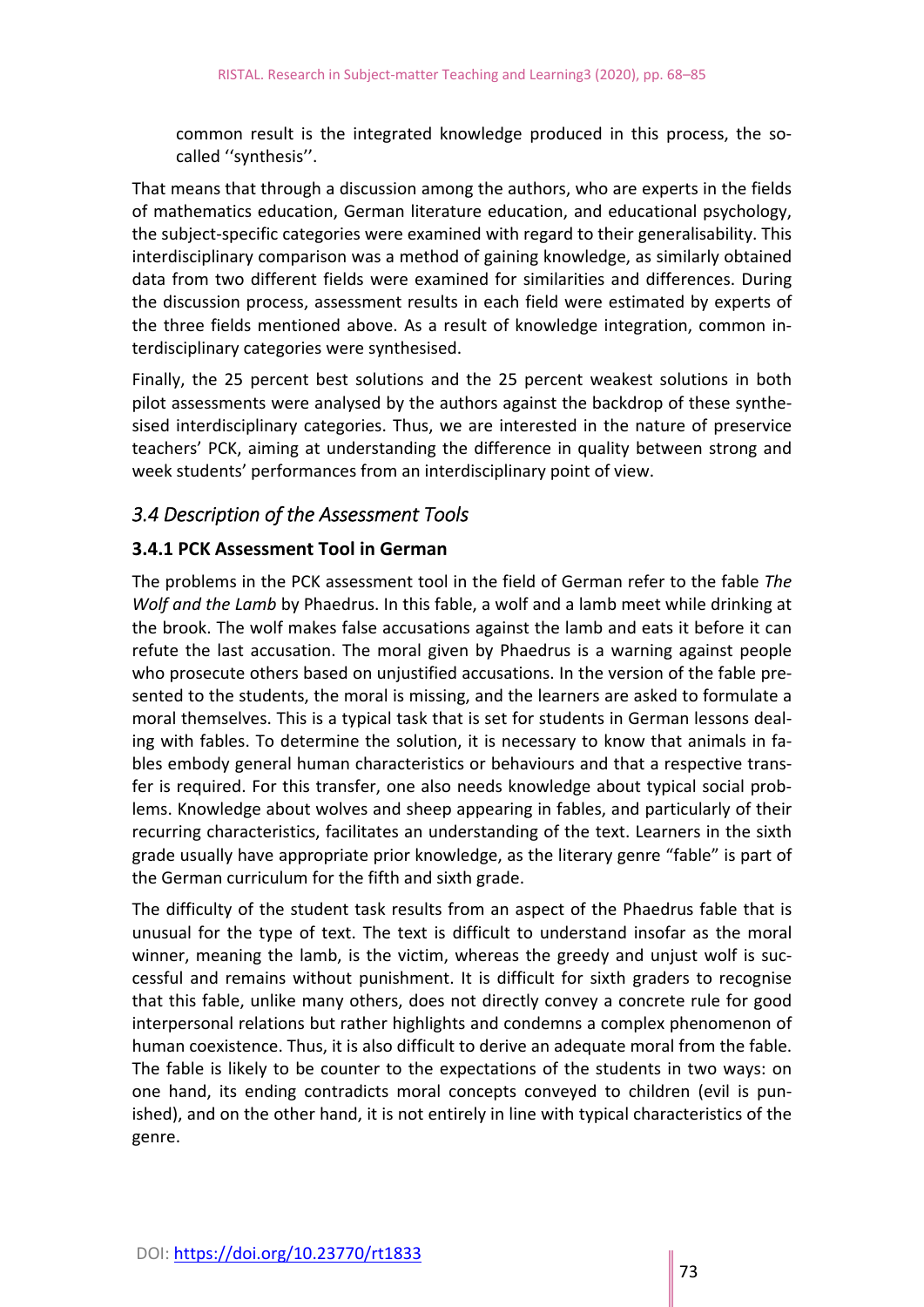In the pilot assessment, preservice teachers were asked to write down three possible solutions for the task given to the students. The request to find alternative solutions corresponds with the ambiguity of literary texts as a content characteristic that future teachers will need to deal with. Suitable solutions are, for example, those that point to the immoral enrichment of the stronger at the expense of the weaker, to the conceal‐ ment of injustice by false pretences or to the erosion of law and justice due to the power of the stronger. The results of the pilot assessment reveal that deriving a moral of the given fable is also difficult for preservice teachers.

In order to assess task difficulty based on PCK, a thorough text analysis was necessary that points out the features of the fable. The results of this text analysis must be relat‐ ed to general knowledge about the difficulty‐determining characteristics of text com‐ prehension tasks (e.g., Winkler, 2010) and to the knowledge of task‐relevant student prerequisites.

In the pilot assessment, the preservice teachers were given three authentic answers of students. Preservice teachers were asked to analyse these answers and to formulate constructive feedback to each of the students. As typical for the age group (Zabka, 2006), the given student answers derived concrete instructions for action from the fable. Two of the answers formulated the moral with regard to the wolf (i.e., "that one should not take revenge on persons although they have done nothing" and "that one should not accuse others who had nothing to do with the matter"). The third answer gave a recommendation regarding the lamb, namely, "that sometimes (when it comes to life and death), you should lie rather than be honest". The first two answers recognise partial aspects of the fable more or less accurately but reveal problems in fully grasping the wolf's motives. The third answer shows difficulties in adequately recon‐ structing the situation of the lamb, for whom lying was not an option to save its life. The feedback given to the students would therefore first have to provide fundamental assistance in understanding the fable's storyline. In addition, the students require a hint about how to take a step towards an adequate generalisation. In addition to gen‐ eral requirements for good feedback (e.g., Hattie & Timperley, 2007), it is important that the feedback refer to the concrete answer and not only contain general reading or writing instructions (cf. Sturm, 2016).

#### **3.4.2 PCK Assessment Tool in Mathematics**

In mathematics, the PCK problems were presented to the preservice teachers in the following form (Figure 1):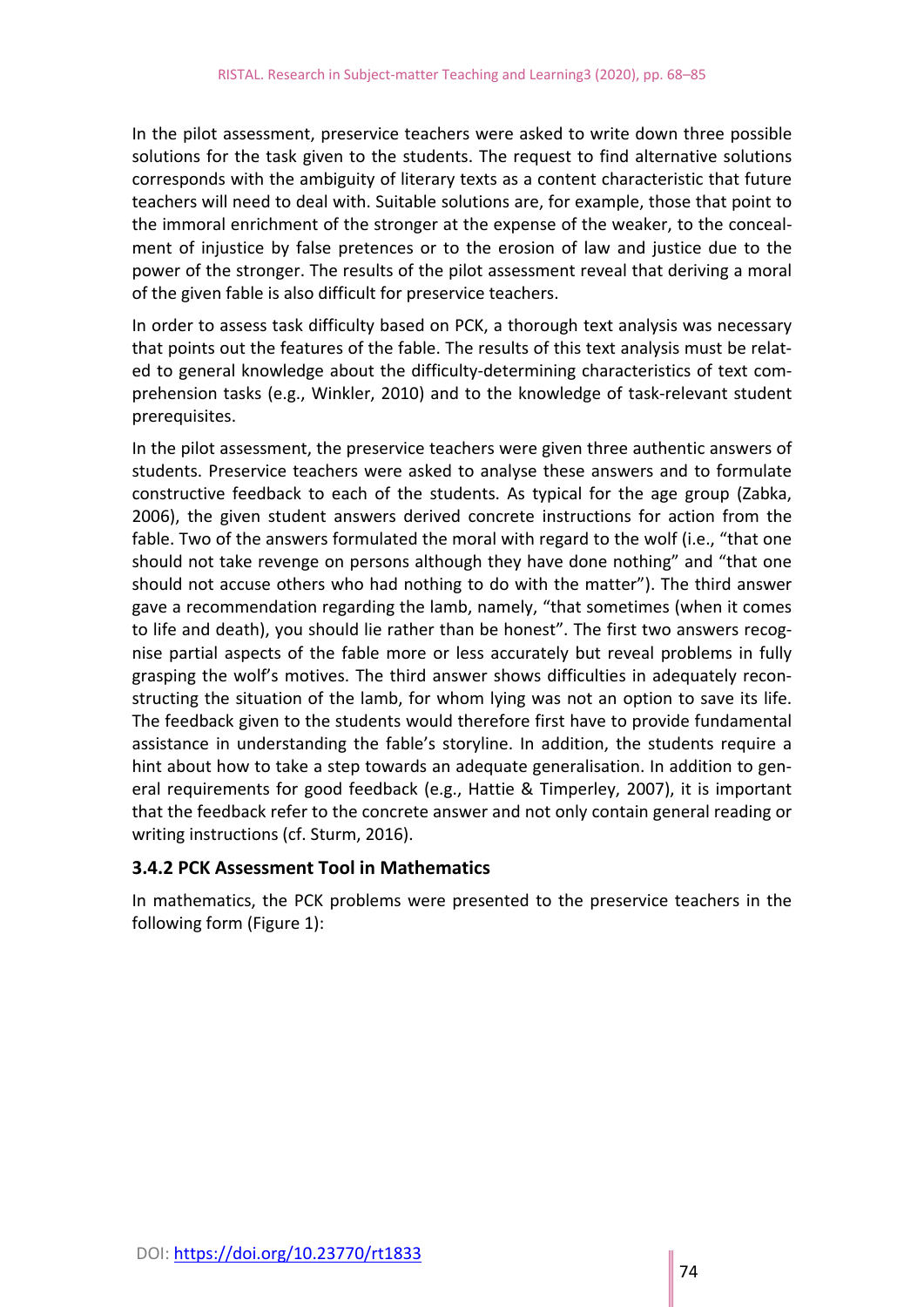#### RISTAL. Research in Subject-matter Teaching and Learning3 (2020), pp. 68-85

```
Task for grade 6
Someone says: "The sum of three consecutive numbers is always divisible by 3." Is that
true? Explain why this it is true or not true.
a) Give a solution for the task.
b) Discuss the challenges that the task poses to pupils in grade 6.
Dörthe writes:
7 + 8 + 9 = 8 + 8 + 8 = 3 \times 8It is always the number in the middle times 3.
Monika writes:
4 + 5 + 6 = 1515:3 = 57 + 8 + 9 = 2424:3 = 814 + 15 + 16 = 4545:3 = 15 No matter what I try, it always works.
c) Analyse the pupils' answers.
d) Which feedback do you give to the pupils?
```
#### **Figure 1. Authentic problem from the mathematics PCK assessment tool.**

The given student task can be solved in many different ways: through a representation with dot patterns or box towers, with complete induction, through the observation of remains or with verbal description. Preservice teachers, but not students, have the option of algebraic representation and transformation. For preservice teachers who master this the problem is very easy to solve, as confirmed by our assessment. Kempen & Biehler (2014) show that a similar problem is difficult to solve for beginning preservice teachers. Kempen & Biehler (2019) reveal that advanced preservice teach‐ ers have extended skills in this field.

To assess the requirements with regard to grade six students (problem [b]), the preservice teachers first had to be aware of which knowledge and which ways of solv‐ ing the problem are available in grade six. It was expected that the preservice teachers would refer to a solution that could be mastered by sixth graders and not merely write that sixth graders are not able to solve the problem with variables. Depending on the solution that is chosen, different requirements can be mentioned. The central difficul‐ ty, however, is to use the given relationship between the numbers ("consecutive") in a purposeful and productive way. In particular, it demands the establishment of a rela‐ tionship between the given additive property and the claimed divisor property. To serve as an explanation for the claimed phenomenon, the considerations must be pre‐ sented in such a way that it becomes clear how the given structural conditions cause the divisibility by three. This requires a general representation or at least a representa‐ tion from which the general validity becomes clear. For sixth graders, to whom algebraic means of representation are not yet available, it is a demanding task both to find a representation and to strive for the general validity of their arguments.

In the analysis of students' responses (problem [c]), emphasis is placed on the differ‐ ence between the two students' answers, Monika and Dörthe. It was expected that the preservice teachers would recognise that Monika's examples do not show any general validity but that Dörthe's argument is structural and, thus, at least partly general (cf. generic examples in Yopp & Ely 2016). They should recognise that the two answers reflect different levels of thought (cf. difficulties in differentiating between the general and the specific in Mason 1984).

This difference between the two students' answers should also be taken into account in the feedback given to the students (problem [d]). Dörthe must receive feedback that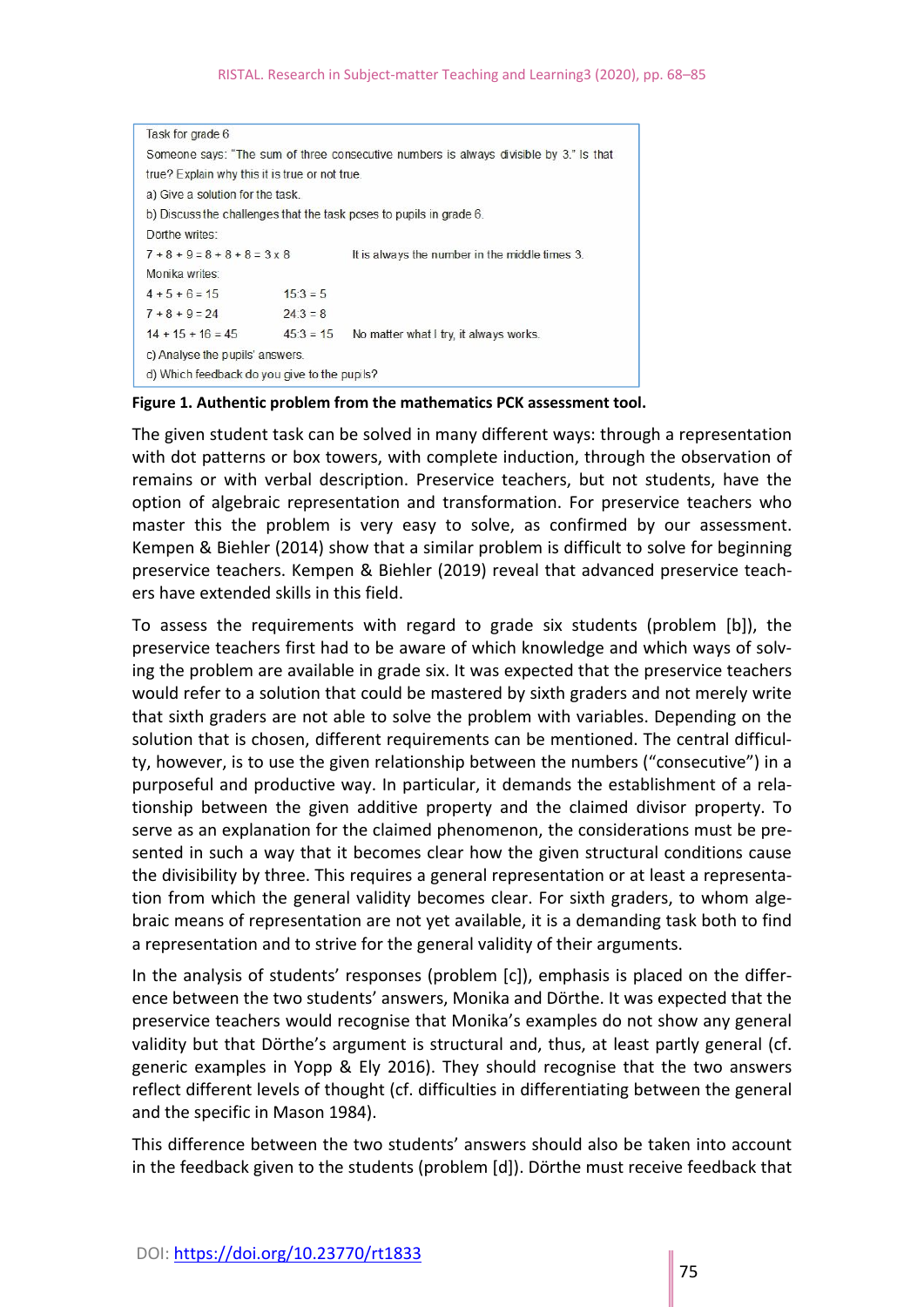she has grasped the structural idea of evidence, and she may be asked to explain her answer in more detail. Monika, however, must be shown that her examples are not explanations, and she needs help in recognising the structure. The feedback should tie in with her approach using numerical examples. As in German, it is therefore a matter of concrete reference to the students' responses and of observing general rules for good feedback (cf. Hattie & Timperley, 2007).

## 4 Results of the Study from an Interdisciplinary Perspective

The following description of the findings does not focus on aspects that are primarily relevant to a specific subject. Rather, cross-disciplinary points were identified in the comparative interdisciplinary expert discussion. We focussed on points in which good and less good responses differ and on aspects of preservice teachers' responses that are relevant for designing learning environments for preservice teacher education.

#### *4.1 Creating References Between the General and the Specific*

One common feature of the two PCK assessment tools is that the preservice teachers must be able to relate the specifics of the student tasks and the general concepts to each other in such a way that the conclusions are sound and promote knowledge. In the German assessment tool, to solve the student task, it is necessary to deduce from the fable a generally valid moral. In the analysis of the students' answers, the preservice teachers must assess whether the students successfully drew this conclusion. In the mathematics assessment tool, a mathematical idea of general validity is required above all. This includes knowledge of how it can be represented (see Section 4.2). Both in the German and in the mathematics PCK assessment instrument, preservice teachers must give feedback on the students' answers containing information on how a generally valid solution can be formulated without neglecting the specifics of the students' answers. In both assessment instruments, preservice teachers must also consider the specific features of the respective task when analysing the task requirements and compare these features with generally valid statements on the problem difficulties.

Our analyses of preservice teachers' answers revealed that in German, strong and weak answers differed significantly in the extent to which preservice teachers succeeded in inferring from the particular to the general and vice versa. The former was reflected in responses concerning an adequate moral of the fable. In particular, weak responses often formulated morals without a transfer from the fable to the world in which we live. This finding can be seen in five of the seven weakest solutions (e.g., in the following answer: this fable shows "that the truth costs the lamb's life because the wolf is physically superior"). Stronger answers coped with the necessary transfer (e.g., this fable shows that "violence is justified by false pretences which have nothing to do with the truth").

The analysis of preservice teachers' answers to problems 2, 3 and 4 gave a different picture. The problem in many responses here was that the explanations remained so general that they could refer to any tasks or students' answers. This finding occurred in both stronger and weaker solutions in the assessment. However, in the stronger solu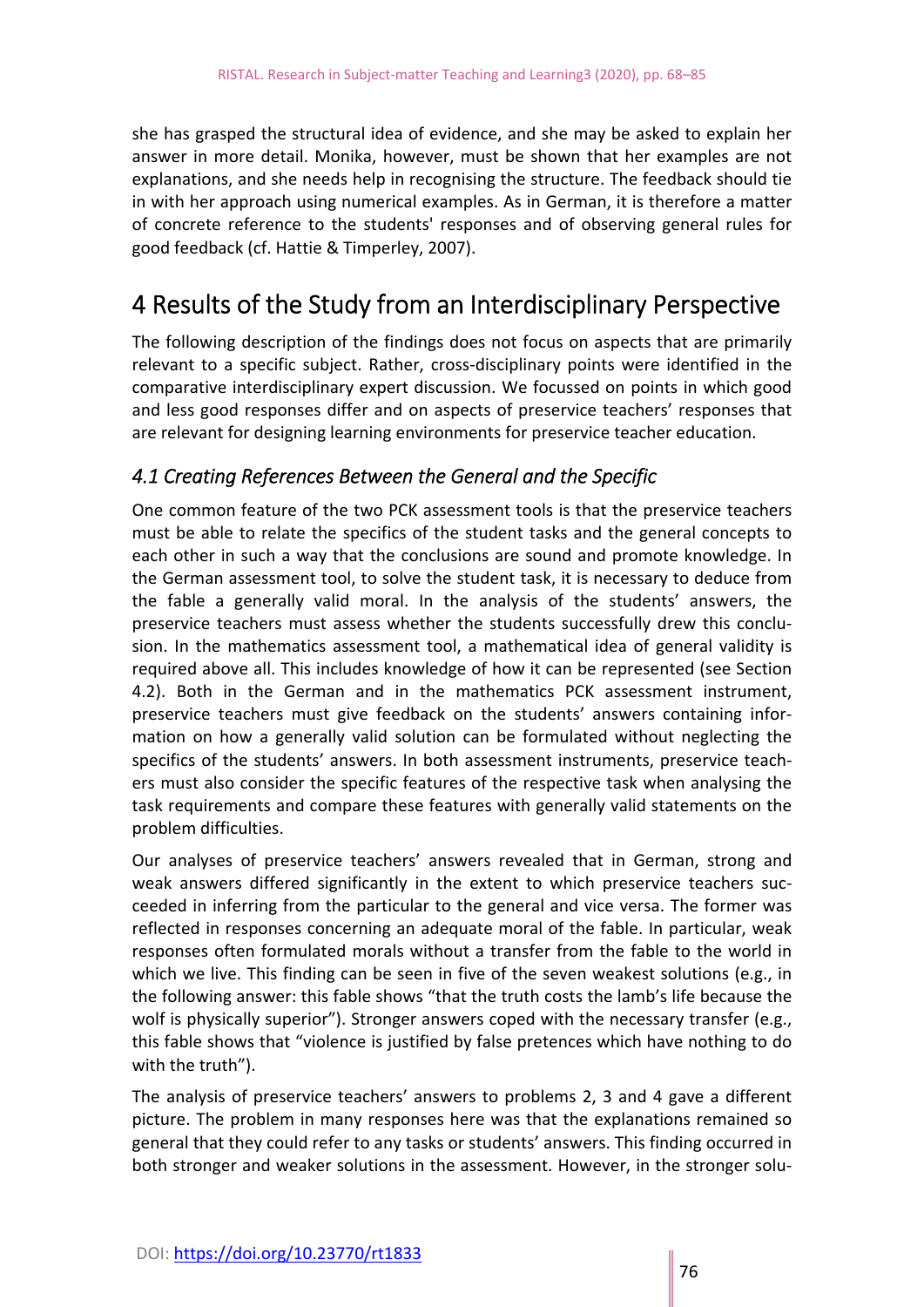tions, this problem only existed in parts (e.g., in the analysis of the task requirements), while in other parts of their answers, preservice teachers successfully referred to the specifics related to the student task. In the weaker solutions, preservice teachers more often ignored specific features of the fable, of the student task or of students' answers. An exemplary weaker solution did not examine whether the students' answers corre‐ spond to the fable text; instead, the preservice teacher commented on the quality of the answers in general: "I personally would not have thought that students would come to these morals of the fable". His or her feedback did not consider the specifics and problems of the students' answers at all (e.g., "You understood the fable and learned a good lesson from it").

It is not clear whether there is a lack of ability or a lack of motivation to go beyond commonplace feedback and to engage with the characteristics of the text and of stu‐ dents' responses. In any case, the finding that better responses of preservice teachers are characterised by drawing conclusions from the particular to the general and from the general to the particular indicates that this is a facet of competence that should be specifically fostered in teacher training.

As in German, not all preservice teachers in mathematics were able to formulate feed‐ back on students' responses that considered both the concrete answer and the general problem behind it. In their analysis of a student's response, preservice teachers must reflect on the extent to which it meets the requirements of a general explanation. If they conclude that it does not, they must help the student to advance to more struc‐ tural thinking.

A positive example is the following response of a preservice teacher, in which a suita‐ ble conclusion is drawn that is also supported on the basis of the data material:

Dörthe, on the other hand, reveals information that was not explicitly included in the problem, which shows that she has investigated the problem with regard to a general principle.... The general validity of the prose part of her answer ... corre‐ sponds to a mathematical, generally valid answer.

The preservice teacher further formulated the following feedback to the student:

You seem to have recognized a principle in this problem, namely that you trans‐ form the numbers before adding....Can you formulate this principle more precisely in words or say why exactly it is always possible?

An example in which a preservice teacher did not help the student to recognise the structure is the following: "Monika should be told that examples are not enough and that general and logical statements have to be made".

Concerning the problem requirements, the results in mathematics are similar to those in German: the analysis of the preservice teachers' answers shows that the best answers achieve a productive balance between the general and the example-specific. Three typical answer patterns can be distinguished in the problem analysis by the preservice teachers.

The first gives general features that describe the difficulty of any arithmetic problem demanding proof. It remains completely general. The second answer pattern is based on the opposite extreme and mentions individual steps in a special solution—usually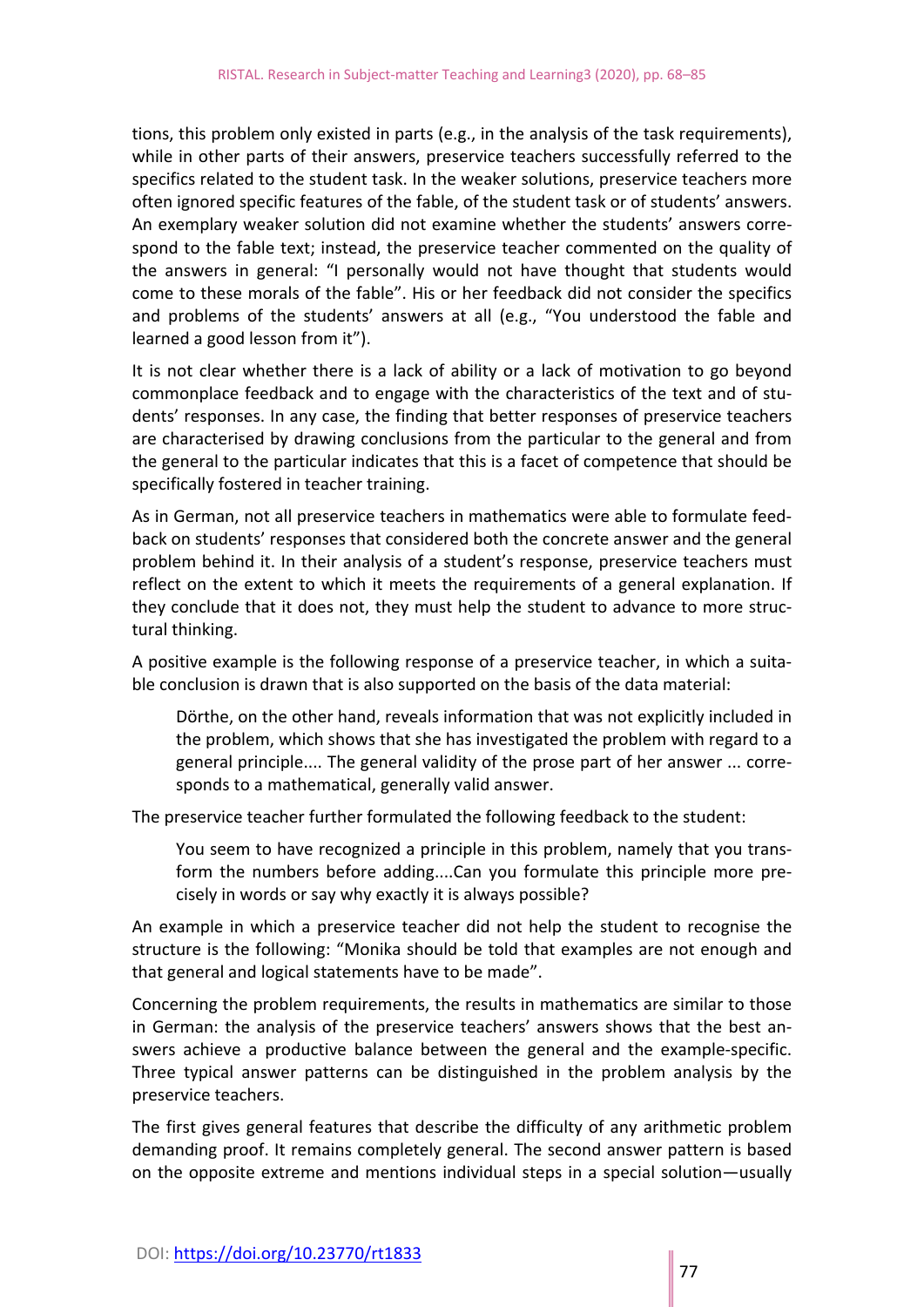the one chosen in problem (a)–without reflecting these with general criteria. The third and most sophisticated answer pattern is a middle path between the other two. It characterises the essential, problem‐specific difficulties that must be overcome in all solutions. Answers at this highest level are only given by the best preservice teachers.

In their university classes, the preservice teachers had various practice opportunities in which specific tasks were taught in combination with general concepts. The findings show, however, that the majority of preservice teachers still have difficulty adopting this perspective. Establishing this connection should therefore be a greater focus when designing opportunities to learn in teacher education.

#### *4.2 Dealing with Subject‐Specific Concepts in a Sophisticated Way*

In both subjects, it was assumed that the preservice teachers had acquired subject‐ related concepts during their studies, which they could use when working on the prob‐ lems in the PCK assessment tools. These concepts are fundamental and prominent in their respective disciplines—in German, knowledge of the requirements of text com‐ prehension tasks was particularly necessary, and in mathematics, the concept of gen‐ eral validity was needed. In fact, our study shows that both in German and mathemat‐ ics, preservice teachers are able to name appropriate concepts. At the same time, however, it also became clear that many preservice teachers had learned these concepts rather superficially and were not able to apply them to the given tasks.

In German, both strong and weak responses documented that knowledge relevant to the analysis of learner tasks was acquired. In the task analysis, preservice teachers used technical terms that are common in the analysis of reading comprehension tasks. It can be seen, however, that these terms and the concepts behind them did not serve to better understand the task requirements but rather promoted the tendency, out‐ lined above, to remain on a general level instead of referring to task‐specific require‐ ments. This phenomenon occurred in both stronger and weaker responses. In weaker answers, the technical terms were sometimes sprinkled into the statements in a sense‐ less way. The enumeration of general task characteristics that determine difficulty, based on learned terms, also occurred in those preservice teachers' answers which contribute to doubts as to whether the fable text was understood. Conversely, an‐ swers that accurately summed up the specific task requirements largely lacked the corresponding terminology.

In mathematics, it became clear that all preservice teachers were aware that general validity is important when working on a problem such as the given one. Almost all preservice teachers interpreted the instruction "explain why" as an invitation to prove/reason the general validity of the statement. It is also noteworthy that some linked the general term "explain" to the requirement of a formal representation. An explanation for this may be that these preservice teachers translated the instruction "explain" together with the statement "always" into the instruction "prove*"*, which they associate with a formal representation. Thus, they interpreted the term "explain" superficially schematically. A rich term ("explain") is apparently replaced by another ("prove"), which some preservice teachers attributed to a reduced meaning.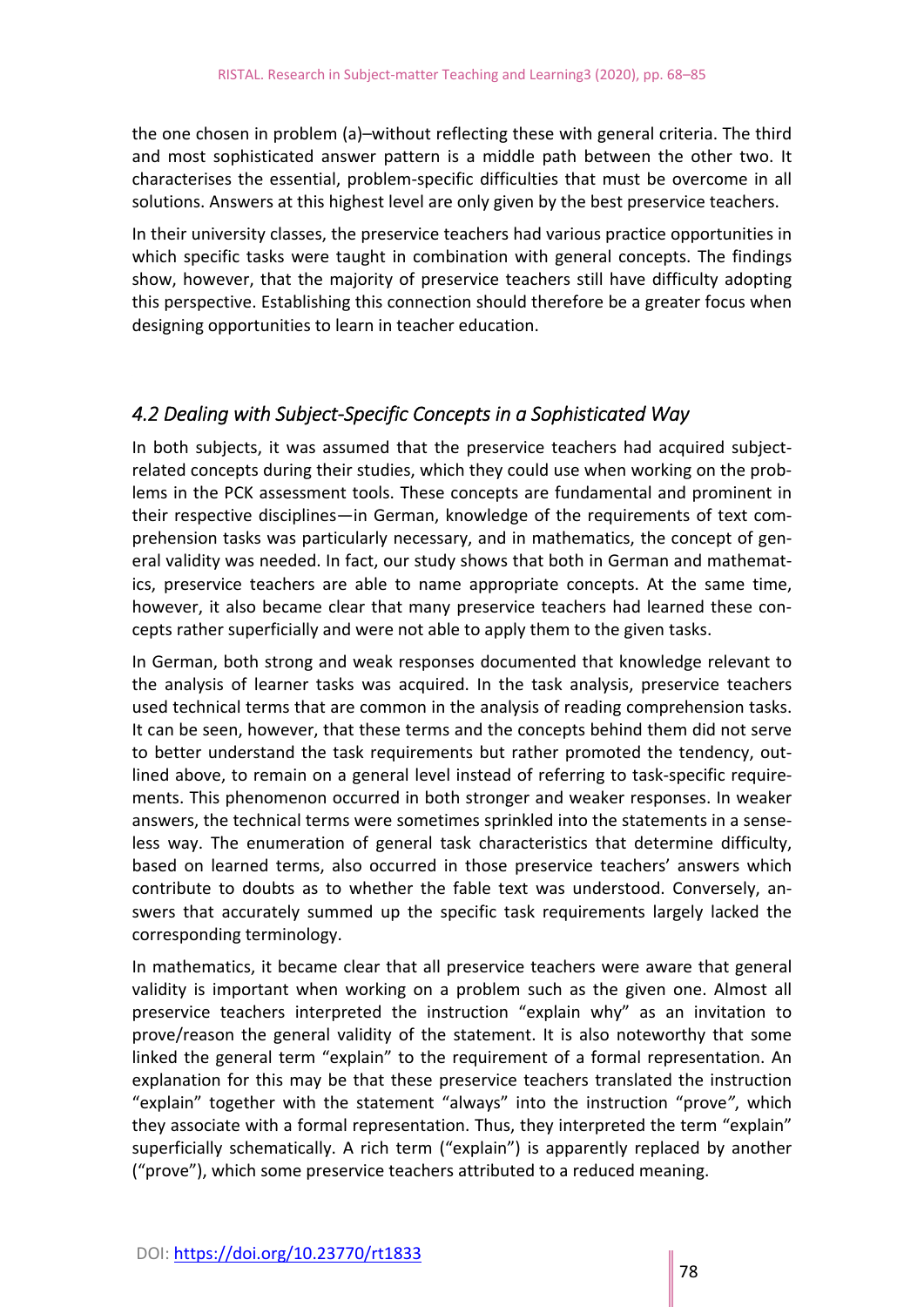Strong responses showed a broad understanding of the nature of reasoning and of generality, both in their own mathematical problem solutions and in their analyses of problem difficulty and students' responses. They allowed for various representations and focussed on the core of the mathematical problem. Thus, the required mental op‐ erations are essential, not the form of representation. Strong responses also interpret‐ ed students' answers in order to understand the underlying thinking or to make the arguments clearer. They distinguished between the surface of the representation and the imagined or meant arguments or the recognised connections.

Weak answers, however, linked the expression of general validity to the use of varia‐ bles. This shows that, for weaker preservice teachers, the terms "justification/evidence" and "general validity" are keywords whose meaning they only grasp to a limited extent. These preservice teachers considered the problem to be not generally solvable for sixth graders because the language of formulae is not yet available to them. They look only superficially at both the problem and the answers given by the students.

On the whole, the fact that preservice teachers used subject‐specific terms in a static and undifferentiated way shows that they have only superficially mastered these con‐ cepts; the fact that preservice teachers use these terms could simply indicate that they know that, at the university, the use of subject-specific vocabulary and notation is expected. In view of the findings outlined above, the fundamental question arises as to how subject-specific terms and concepts can be embedded in learning situations in such a way that they promote preservice teachers' understanding of and ability to use these concepts for authentic problems, such as analysing task requirements and assessing students' answers.

#### *4.3 Accessing and Using Knowledge*

A further overarching finding is remarkable concerning the extent to which preservice teachers use relevant knowledge in application‐related situations. Both in mathematics and in German, the pilot study shows that preservice teachers who used knowledge in one part of problem solving did not always make use of this knowledge in another part, where it was also relevant.

For example, with regard to the concept of general validity in mathematics, different levels of understanding of the concept can occur in different parts of the assessment. Some preservice teachers reflected on this aptly when working on the student task and discussing the demands that the task placed on sixth graders, but they showed weak consideration for it regarding problem parts (c) and (d).

For example, one preservice teacher showed in problem parts (a) and (b) that his/her concept of general validity was not limited to the use of variables, because he/she showed the general structure by means of an example. In problem part (c), however, a superficial view of the students' answer was shown, in that the numerical example was regarded only as an individual case, without taking the given transformations into ac‐ count, despite the fact that the preservice teacher had made a similar argument in problem part (a).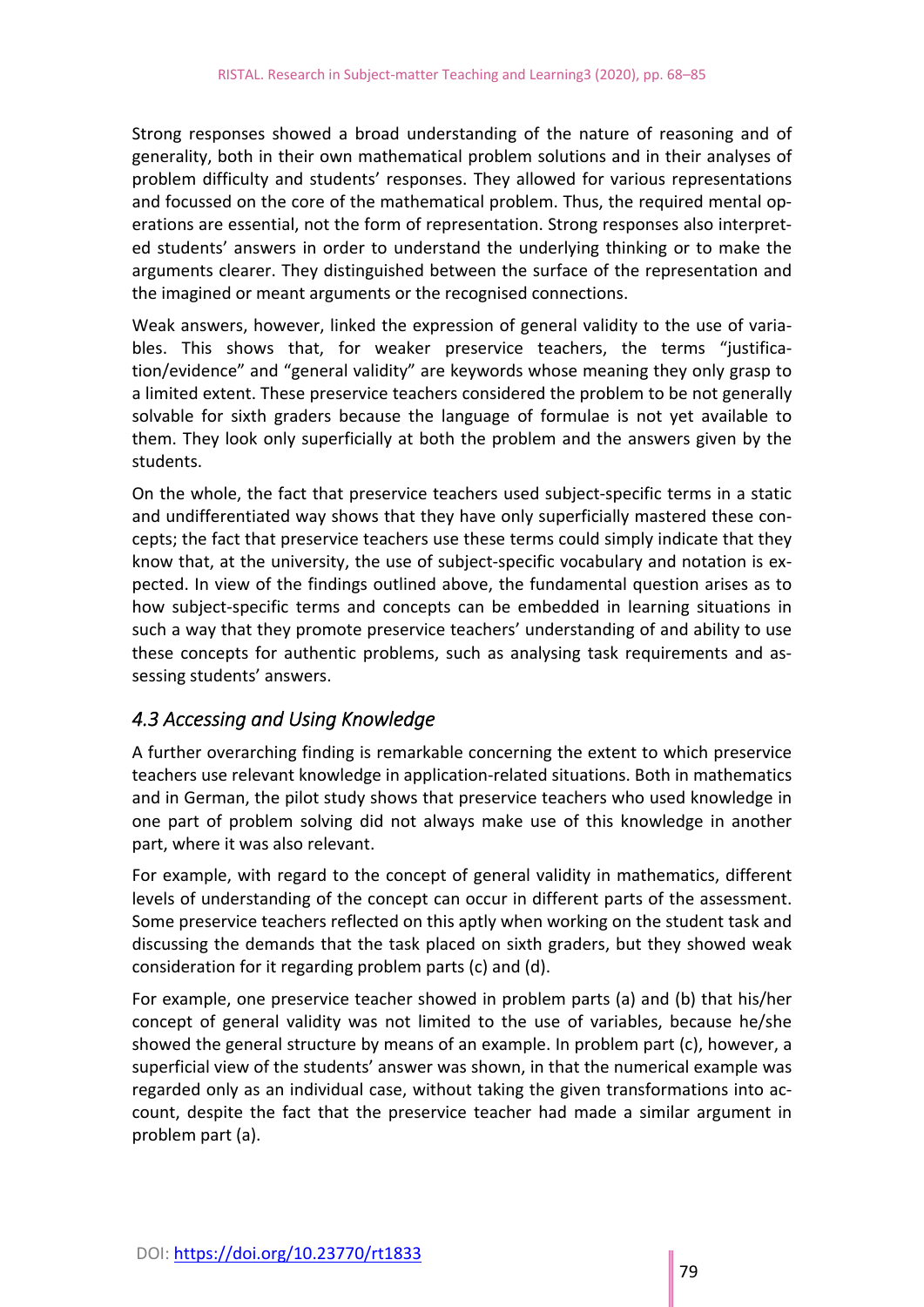This example shows that the preservice teachers did not reliably build on already doc‐ umented knowledge or findings when working on the highly application‐oriented sub‐ problems (c) and (d). In this setting, it remains unclear why this is the case. However, the reverse variant also occurred: in some preservice teachers' responses, after weak answers were given to sub-problems (a) and (b), the discussion of the students' answers became much more sophisticated.

On the one hand, there are preservice teachers who did not succeed in making con‐ crete, well-founded problem analyses in the assessment of students' responses. On the other hand, three of the ten preservice teachers in the top group benefitted from the analysis of students' responses to assess the problem difficulty. This was not the case for preservice teachers in the weaker group.

The fact that preservice teachers only showed well-founded insights when analysing students' responses—that is, insights that they did not seem to make in the preceding sub‐problems—is also evident in German. For example, some better and some weaker responses in German showed that the preservice teachers made progress in the course of their work on the assessment instrument. The following response makes this acqui‐ sition of knowledge explicit by supplementing the preservice teacher's own suggestions for a moral of the fable and the presented task analysis:

Supplement (after reading the students' answers): Apparently, for me the task was more difficult to master than for the students. My answers 1 & 2 also correspond less to a moral than to a summary.

The given authentic students' answers have the potential to help preservice teachers to see the requirements of the task more clearly, as is reflected in the remark quoted above. This also applies to the top group of responses. Here, in sub‐problem (b) (i.e., the analysis of the student task requirements), only one answer considered the difficulty of recognising the wolf's motives for action and his false accusations. Five of the seven answers from the top group obviously recognised this difficulty only through the students' answers.

The preservice teacher's comment quoted above verbalises how, in the course of pro‐ cessing the given problems, one's own proposed solutions are evaluated, which can lead to new findings. With other preservice teachers' responses, this can only be assumed (e.g., "I personally would not have thought that the students would come to these morals of the fable", see Section 4.1). The relevant finding for teacher education courses is that concrete student responses apparently not only illustrate professional challenges but also increase the degree of instructional support given in the analysis of task requirements.

# 5 Discussion

This article presents findings from a study in which two PCK assessment tools for mathematics and German were piloted. The assessment tools were constructed ac‐ cording to the same principles in order to ensure comparability of the findings. The interdisciplinary comparison of the preservice teachers' performance in the two subjects makes it possible to focus on more general phenomena concerning reasoning of future teachers. Findings of particular interest are those that indicate problems en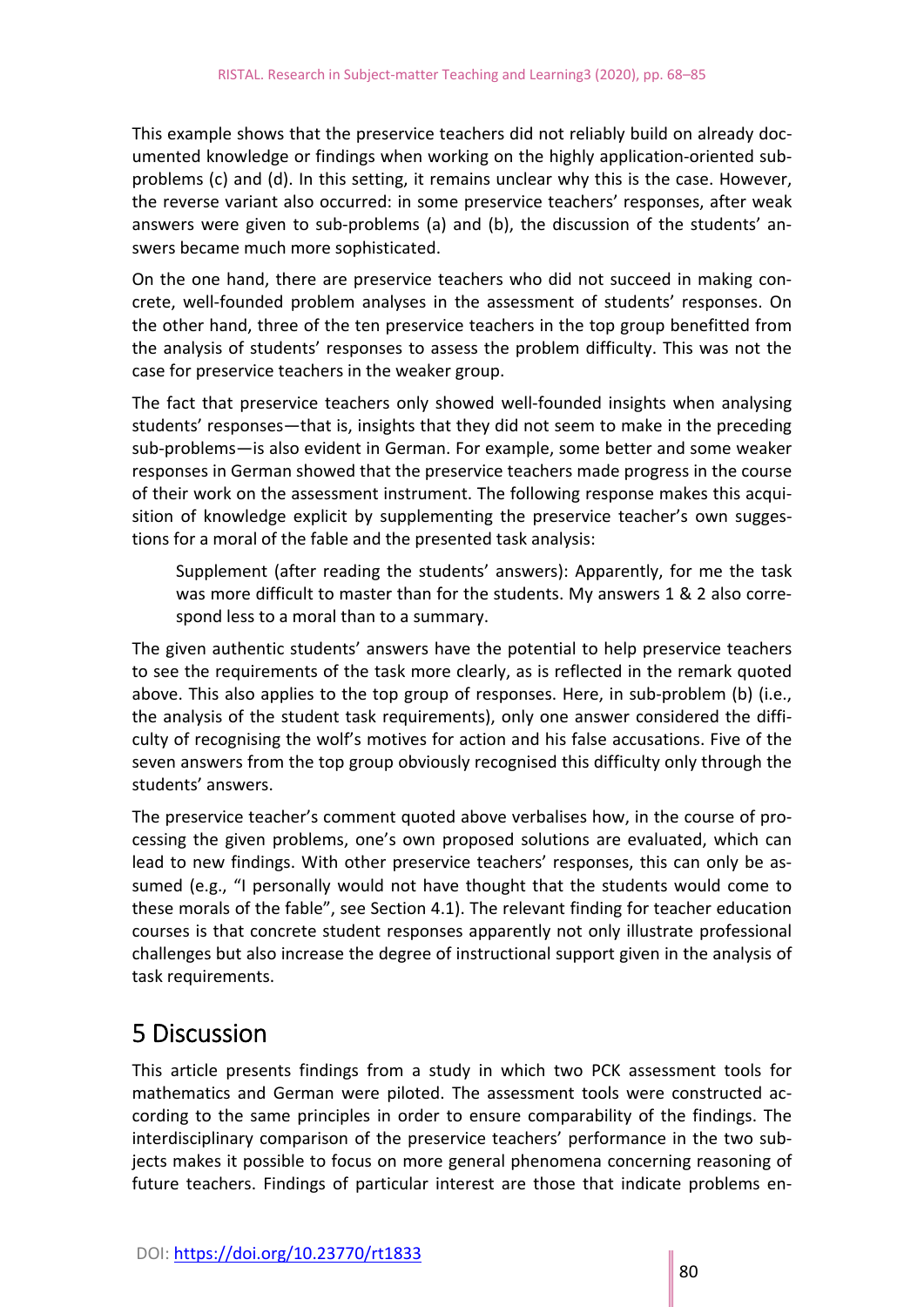countered by preservice teachers *both* in mathematics *and* in German in coping with the requirements of everyday teaching. General conclusions can be drawn from these interdisciplinary results for the design of learning environments in teacher education.

The interdisciplinary comparison of the findings focuses on three aspects:

1) Preservice teachers in mathematics and German have difficulties in establishing ap‐ propriate links between the general and the specific. Only the best answers adequately related the specifics of a given example to the general concepts. Weaker answers mainly consisted of superficial statements, either without grasping the particularities of the example or without taking a step towards generalisation. From the view of de‐ veloping competence, the concentration either on the specifics of the example or on generalities may be interpreted as variants of complexity reduction before the integra‐ tion of both perspectives can be achieved. A possible explanation is that the given problem is a complex problem because many variables must be considered and inter‐ related. I.e. inferences must be drawn based on the characteristics of the given prob‐ lem (domain‐specific content, student task and student answers) on the one hand and PCK on the other hand. Problem complexity, however, affects the difficulty of a prob‐ lem and, thus, learners' ability to solve a problem (Funke, 2013; Jonassen, 2000). Be‐ sides, research on the development of reasoning reveals that success in analytic reasoning is influenced by "the demands of the task, the currently available working memory resources, and cognitive ability" (Ricco, 2015, p. 522). The question relevant to teacher education is how preservice teachers can be supported in taking the neces‐ sary developmental step of perspective integration and in solving professional problems with increasing complexity.

2) Another variant of complexity reduction can be seen in the second finding. Preservice teachers acquire relevant technical terms during their studies. However, with regard to the concepts behind the terms, it became apparent through this study that the preservice teachers often lacked deeper understanding. For this reason, the concepts can often only be mentioned by preservice teachers but cannot be adequate‐ ly applied to authentic situations. In view of this finding, the interdisciplinary perspec‐ tive proves to be fruitful. By comparing preservice teachers' performance in the two different subjects, it became clear that the problem is not due to a lack of knowledge of subject‐specific concepts; rather, the weaker preservice teachers, in particular, seemed to build up a superficial and reduced understanding of the concepts.

3) The results of the present study show that preservice teachers do not continuously and consistently apply their knowledge, meaning that their knowledge often remains inert (cf. Gruber & Renkl, 2000). However, when it comes to examining authentic stu‐ dent answers, some preservice teachers applied knowledge which they did not mention before. These findings support the idea of using students' answers as a means to foster the development of applicable knowledge in teacher education.

The complexity given in the present assessment tool is omnipresent in classroom situations. Analysing tasks, assessing the quality of students' responses and providing help‐ ful feedback are central activities in teaching. The participants in our study are not yet capable of coping appropriately with these rather complex requirements, even in pa‐ per‐and‐pencil assessment tools (i.e. in situations that are less complex). In addition to subject‐specific difficulties, preservice teachers also display cross‐curricular difficulties.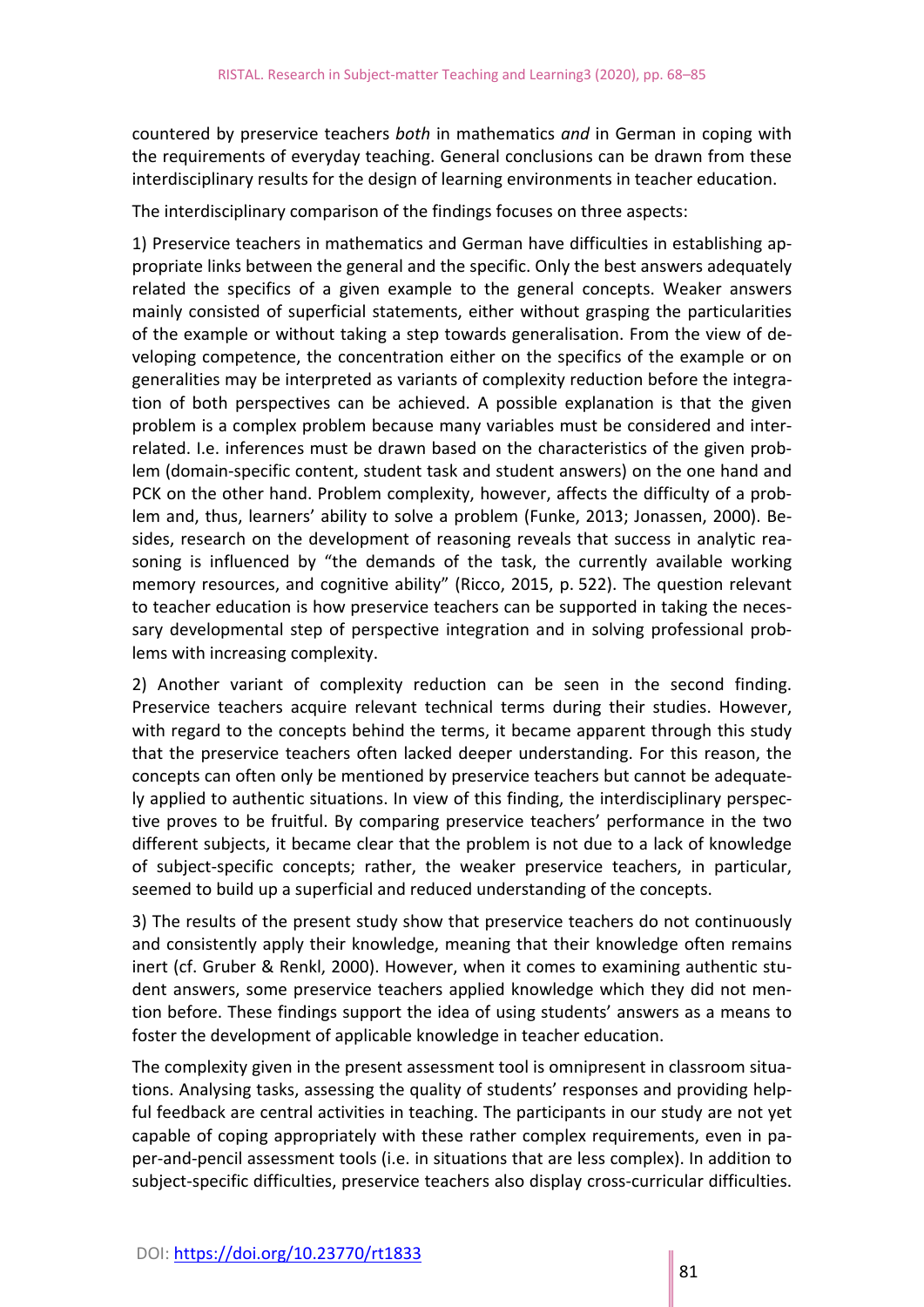Further studies should investigate whether, in some cases, a lack of cross‐curricular skills—such as relating the specific to general principles and vice versa or dealing with complexity—is the cause of the difficulties encountered by preservice teachers and whether it prevents them from further developing subject-specific competences. This also applies to the question of how best to promote these general skills in a subjectspecific and cross‐curricular way.

A promising approach might be an interdisciplinary discourse among teacher educators on the design of learning environments. It is particularly important here to further de‐ velop learning environments that involve both subject‐specific and cross‐curricular perspectives and to test their effectiveness in experimental intervention studies.

The present study provides a first step towards constructing instruments for assessing preservice teachers' PCK in the fields of German and mathematics. Further studies on these tools are needed, especially given the small sample size in the present study. The new instruments should be tried in further studies with larger samples. However, the integration of interdisciplinary perspectives on preservice teachers' results in the pre‐ sent study allows assumptions concerning general challenges for preservice teachers when dealing with problems of subject-matter teaching.

### References

- Baumert, J. & Kunter, M. (2013a). The COACTIV model of teachers' professional com‐ petence. In M. Kunter, J. Baumert, W. Blum, U. Klusmann, S. Krauss, & M. Neubrand (Eds.), *Cognitive activation in the mathematics classroom and professional compe‐ tence of teachers. Results from the COACTIV Project* (pp. 25‐48). New York, NY: Springer Science + Business Media. https://doi.org/10.1007/978‐1‐4614‐5149‐5\_2
- Baumert, J. & Kunter, M. (2013b). The effect of content knowledge and pedagogical content knowledge on instructional quality and student achievement. In M. Kunter, J. Baumert, W. Blum, U. Klusmann, S. Krauss, & M. Neubrand (Eds.), *Cognitive acti‐ vation in the mathematics classroom and professional competence of teachers. Re‐ sults from the COACTIV Project* (pp. 175‐205). New York, NY: Springer Science + Business Media. https://doi.org/10.1007/978‐1‐4614‐5149‐5\_9
- Blömeke, S. (2011). Teacher Education and Development Study. Learning to Teach (TEDS‐LT) – Erfassung von Lehrerkompetenzen in gering strukturierten Domänen TEDS‐LT – Assessment of professional competences of teachers in ill‐structured do‐ mains. In S. Blömeke et al. (Eds.), *Kompetenzen von Lehramtsstudierenden in gering strukturierten Domänen. Erste Ergebnisse aus TEDS‐LT* (pp. 7‐24). Münster, Germa‐ ny: Waxmann. https://doi.org/10.1177/0022487110386798
- Blömeke, S. (2013). Einleitung: Professionelle Kompetenzen im Studienverlauf [Intro‐ duction: professional competencies during university studies]. In S. Blömeke et al.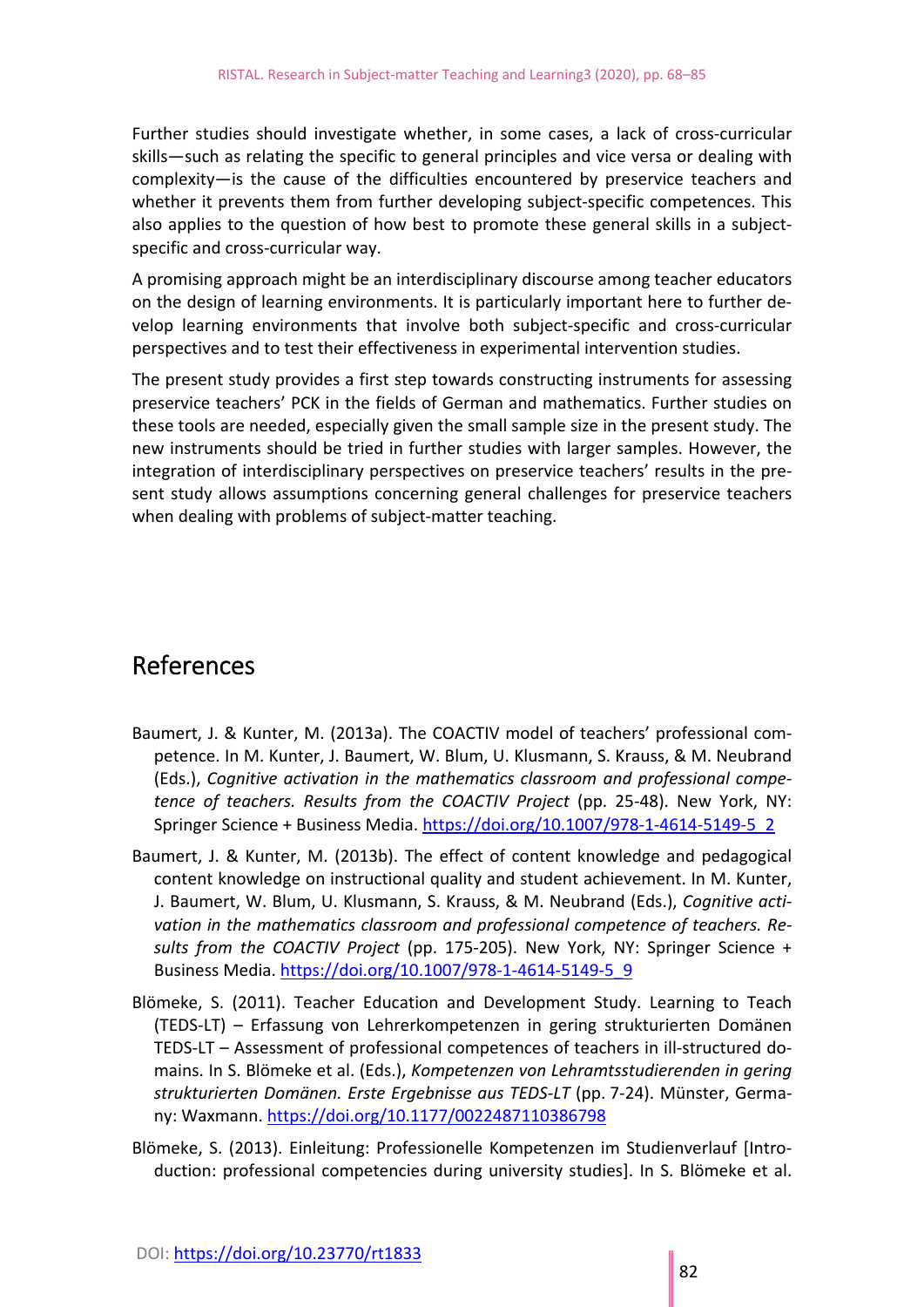(Eds.), *Professionelle Kompetenzen im Studienverlauf – Weitere Ergebnisse zur Deutsch‐, Englisch‐ und Mathematiklehrerausbildung aus TEDS‐LT*  (pp. 7‐24). Münster, Germany: Waxmann.

- Blömeke, S., Gustafsson, J.‐E. & Shavelson, R. J. (2015). Beyond Dichotomies. Compe‐ tence Viewed as a Continuum. *Zeitschrift für Psychologie, 223*(1), 3–13. https://doi.org/10.1027/2151‐2604/a000194
- Boix Mansilla, V. (2010). Learning to synthesize: the development of interdisciplinary understanding. In R. Frodeman, J. T. Klein, C. Mitcham, & J. B. Holbrook (Eds.), *The Oxford Handbook of Interdisciplinarity*  (pp. 288–306). Oxford: Oxford University Press.
- Defila, R. & Di Giulio, A. (2015). Integrating knowledge. Challenges raised by the "Inventory of Synthesis". *Futures*, *65*, 123‐135.
- Depaepe, F., Verschaffel, L. & Kelchtermans, G. (2013). Pedagogical content knowledge: A systematic review of the way in which the concept has pervaded mathematics educational research. *Teaching and Teacher Education, 34*, 12‐25. http://dx.doi.org/10.1016/j.tate.2013.03.001
- Döhrmann, M., Kaiser, G., & Blömeke, S. (2010). Messung des mathematischen und mathematikdidaktischen Wissens: Theoretischer Rahmen und Teststruktur [Measu‐ rement of content knowledge and pedagogical content knowledge in mathematics: Theoretical framework and test structure]. In S. Blömeke, G. Kaiser, & R. Lehmann (Eds.), *TEDS‐M 2008. Professionelle Kompetenz und Lerngelegenheiten angehender Mathematiklehrkräfte für die Sekundarstufe I im internationalen Vergleich* (pp. 169‐ 196). Münster, Germany: Waxmann.
- Funke, J. (2013). Complex problem solving. In N. M. Seel (Ed.), *Encyclopedia of the Sci‐ ences of Learning* (pp. 682‐685). Heidelberg: Springer*.*
- Gess‐Newsome, J. (2015). A model of teacher professional knowledge and skill includ‐ ing PCK. In A. Berry, P. Friedrichsen, & J. Loughran (Eds.), *Re‐examining pedagogical content knowledge in science education* (pp. 28‐42). New York: Routledge. https://doi.org/10.4324/9781315735665
- Gruber, H., & Renkl, A. (2000). Die Kluft zwischen Wissen und Handeln: Das Problem des trägen Wissens [The gap between knowing and acting: The problem of inert knowledge]. In G. H. Neuweg (Ed.), *Wissen – Können – Reflexion. Ausgewählte Ver‐ hältnisbestimmungen* (pp. 155‐174). Innsbruck, Austria: Studienverlag.
- Gvozdic, K. & Sander, E. (2018). When intuitive conceptions overshadow pedagogical content knowledge: Teachers' conceptions of students' arithmetic word problem solving strategies. *Educational studies in mathematics, 98,*  157‐175*.*  https://doi.org/10.1007/s10649‐018‐9806‐7
- Hattie, J., & Timperley, H. (2007). The power of feedback. *Review of Educational Re‐ search, 77*(1), 81‐112. https://doi.org/10.3102/003465430298487
- Heckhausen, H. (1972). Discipline and interdisciplinarity. In OECD (Ed.), *Interdisciplinarity. Problems of teaching and research in universities* (pp. 83‐89). Par‐ is: OECD, Centre for Educational Research and Innovation.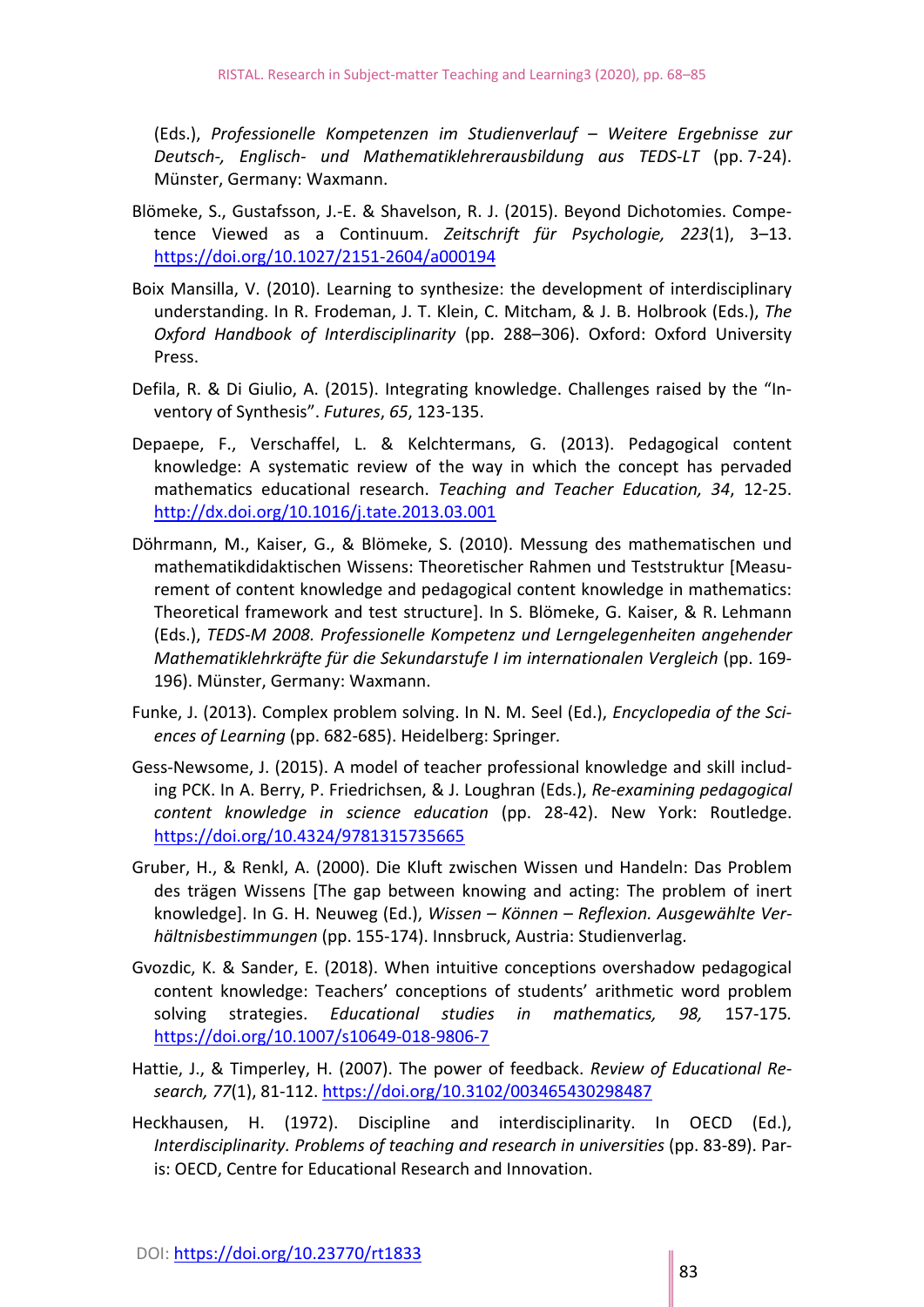- Jonassen, D. H. (2000). Toward a design theory of problem solving. *Educational Tech‐ nology Research & Development, 48*(4), 63‐85.
- Kempen, L., & Biehler, R. (2014). The quality of argumentations of first‐year pre‐service teachers. Proceedings of the joint meeting of PME 38 and PME‐NA 35, Vol. 3, 425‐ 432.
- Kempen, L., & Biehler, R. (2019). Fostering first‐year pre‐service teachers' proof com‐ petencies. *ZDM*, *51*, 731–746. https://doi.org/10.1007/s11858‐019‐01035‐x
- Krauss, S. et al. (2017). Das Forschungsprojekt FALKO ein einleitender Überblick [The research project FALKO – An introductory overview]. In S. Krauss et al. (Eds.), *FALKO: Fachspezifische Lehrerkompetenzen. Konzeption von Professionswis‐ senstests in den Fächern Deutsch, Englisch, Latein, Physik, Musik, Evangelische Reli‐ gion und Pädagogik* (pp. 9‐65). Münster, Germany: Waxmann.
- Laschke, C., & Döhrmann, M. (2014). Beispielitems zur Erhebung des mathematischen und mathematikdidaktischen Wissens [Exemplary items for the investigation of content knowledge and pedagogical content knowledge in mathematics]. In C. Laschke, & S. Blömeke (Eds.), *Teacher Education and Development Study: Learning to teach Mathematics (TEDS‐M 2008). Dokumentation der Erhebungsinstrumente* (pp. 347‐ 409). Münster, Germany: Waxmann.
- Lindl, A., & Krauss, S. (2017). Transdisziplinäre Perspektiven auf domänenspezifische Lehrerkompetenzen. Eine Metaanalyse zentraler Resultate des Forschungsprojektes FALKO [Trans-disciplinary perspective of field specific competencies of teachers. A meta-analysis of central results of the research project FALKO]. In S. Krauss et al. (Eds.), *FALKO: Fachspezifische Lehrerkompetenzen. Konzeption von Professionswis‐ senstests in den Fächern Deutsch, Englisch, Latein, Physik, Musik, Evangelische Reli‐ gion und Pädagogik* (pp. 381‐438). Münster, Germany: Waxmann.
- Mason, J. (1984). Generic examples: Seeing the general in the particular. *Educational studies in mathematics, 15,* 277‐289. https://doi.org/10.1007/BF00312078
- Ricco, R. B. (2015). The development of reasoning. In L. S. Liben & U. Mueller (Eds.), *Handbook of child psychology and developmental science: Vol. 2, Cognitive process‐ es* (7th ed., pp. 519‐570). Hoboken, NJ: Wiley. https://doi.org/10.1002/9781118963418.childpsy213
- Rosenkränzer, F. et al. (2016). Das Fachdidaktische Wissen von Lehramtsstudierenden zur Förderung von systemischem Denken: Konzeptualisierung, Operationalisierung und Erhebungsmethode [PCK of preservice teachers for fostering systemic thinking: Conceptualisation, operationalisation and method of data collection]. *Zeitschrift für Didaktik der Naturwissenschaften, 22*(1), 109‐121. https://doi.org/10.1007/s40573‐ 016‐0045‐0
- Rothgangel, M., & Vollmer, H. J. (2017). Ausgangspunkte [Starting points]. In H. Bayrhuber et al. (Eds.), *Auf dem Weg zu einer Allgemeinen Fachdidaktik: Allgemeine Fachdidaktik, Band 1* (pp. 22‐30). Münster, Germany: Waxmann.
- Schoenfeld, A. H. (2010). *How we think: A theory of goal‐oriented decision making and its educational applications.* New York, NY: Routledge.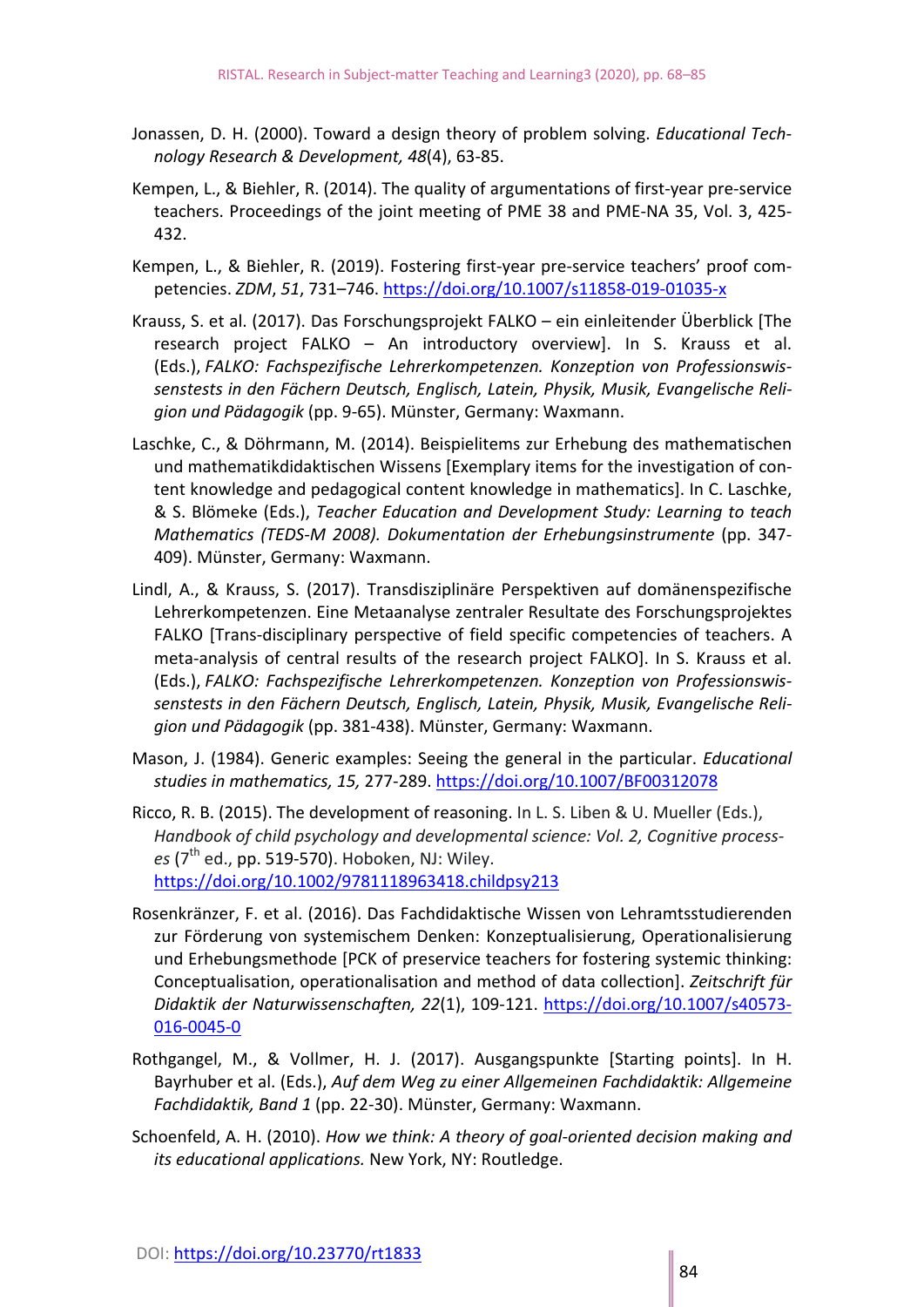- Sherin, M. G., & van Es, E. A. (2009). Effects of a video club participation on teachers' professional vision. *Journal of Teacher Education, 69*(1), 20‐37. https://doi.org/10.1177/0022487108328155
- Shulman, L. S. (1986). Those who understand. Knowledge growth in teaching. *Educa‐ tional Researcher, 15*(2), 4‐14.
- Shulman, L. S. (1987). Knowledge and teaching. Foundations of the new reform. *Har‐ vard Educational Review, 57*(1), 1‐22.
- Shulman, L. S. (2015). PCK: Its genesis and exodus. In A. Berry, P. Friedrichsen, & J. Loughran (Eds.)., *Re‐examining pedagogical content knowledge in science educa‐ tion* (pp. 3‐13). New York: Routledge. https://doi.org/10.4324/9781315735665
- Son, J. (2013). How preservice teachers interpret and respond to student errors: ratio and proportion in similar rectangles. *Educational studies in mathematics, 84,* 49‐70. https://doi.org/10.1007/s10649‐013‐9475‐5
- Sturm, A. (2016). Beurteilen und Kommentieren von Texten als fachdidaktisches Wis‐ sen [Assessing and commenting on texts as part of PCK]. *Leseräume, 3*(3), 115‐132.
- Tatto, M.T., Schwille, J., Senk, S., Ingvarson, L., Peck, R., & Rowley, G. (2008). *Teacher Education and Development Study in Mathematics (TEDS‐M): Policy, practice, and readiness to teach primary and secondary mathematics. Conceptual framework*. East Lansing, MI: Teacher Education and Development International Study Center, College of Education, Michigan State University.
- van Es, E. A., & Sherin, M. G. (2002). Learning to notice: Scaffolding new teachers' in‐ terpretations of classroom interactions. *Journal of Technology and Teacher Educa‐ tion*, *10*, 571‐596.
- Winkler, I. (2010). Lernaufgaben im Literaturunterricht [Learning tasks in literature classes]. In H. Kiper et al. (Eds.), *Lernaufgaben und Lernmaterialien im kompetenz‐ orientierten Unterricht* (pp. 103‐113). Stuttgart, Germany: Kohlhammer.
- Yopp, D., & Ely, R. (2016). When does an argument use a generic example? *Educational Studies in Mathematics, 91,* 37‐53. https://doi.org/10.1007/s10649‐015‐9633‐z
- Zabka, T. (2006). Typische Operationen literarischen Verstehens. Zu Martin Luther, Vom Raben und Fuchs (5./6. Schuljahr) [Typical operations in understanding litera‐ ture. On Martin Luther's "On raven and fox" (grade 5/6)]. In C. Kammler (Ed.), *Lite‐ rarische Kompetenzen – Standards im Literaturunterricht. Modelle für die Primar‐ und Sekundarstufe* (pp. 80‐101). Seelze, Germany: Klett/Kallmeyer.

#### **Dr. Iris Winkler**

is a professor of German language and literature education at Friedrich Schiller Univer‐ sity Jena, Germany.

#### **Dr. Astrid Fischer**

is a professor of mathematics education at Carl von Ossietzky University of Oldenburg, Germany.